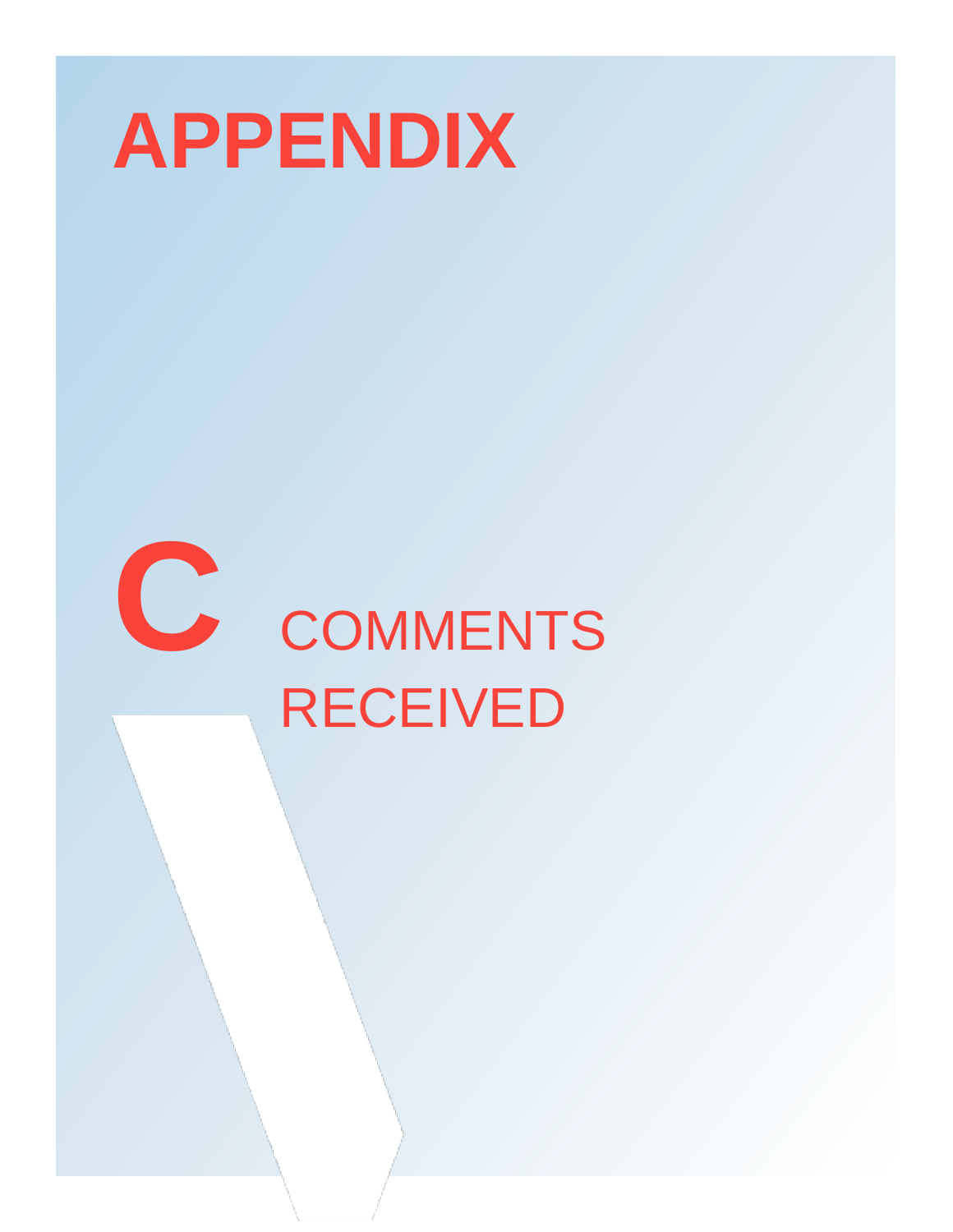| ID | <b>Date/Form</b><br>of Contact                                   | Name/Agency          | <b>Original Comment Received</b>                                                                                                                                                                                                                                                                                                                                                                                                                                                                                                                                                                                                                                                                                                                                                                                                                                                                                                                                                                                                                                                                                                                                                                                                                                                                                                                                                                                                                                                                      | <b>Summarized Comment Received</b>                                                                                                                                                                                                                                                                                                                                                                                                                                                                                | <b>How it was Addressed</b>                                                                                                | <b>Response</b><br><b>Provided</b> |
|----|------------------------------------------------------------------|----------------------|-------------------------------------------------------------------------------------------------------------------------------------------------------------------------------------------------------------------------------------------------------------------------------------------------------------------------------------------------------------------------------------------------------------------------------------------------------------------------------------------------------------------------------------------------------------------------------------------------------------------------------------------------------------------------------------------------------------------------------------------------------------------------------------------------------------------------------------------------------------------------------------------------------------------------------------------------------------------------------------------------------------------------------------------------------------------------------------------------------------------------------------------------------------------------------------------------------------------------------------------------------------------------------------------------------------------------------------------------------------------------------------------------------------------------------------------------------------------------------------------------------|-------------------------------------------------------------------------------------------------------------------------------------------------------------------------------------------------------------------------------------------------------------------------------------------------------------------------------------------------------------------------------------------------------------------------------------------------------------------------------------------------------------------|----------------------------------------------------------------------------------------------------------------------------|------------------------------------|
|    |                                                                  |                      | Notice of Study Commencement (November 5, 2019)                                                                                                                                                                                                                                                                                                                                                                                                                                                                                                                                                                                                                                                                                                                                                                                                                                                                                                                                                                                                                                                                                                                                                                                                                                                                                                                                                                                                                                                       |                                                                                                                                                                                                                                                                                                                                                                                                                                                                                                                   |                                                                                                                            |                                    |
|    | November<br>28, 2019<br>Email                                    | Enbridge Gas<br>Inc. | From email:<br>We are currently experiencing a very high number of<br>submissions and may not be able to meet our normal 15<br>business day turnaround time for electronic submissions<br>and 20 business day turnaround time for hard-copy<br>submissions, especially for large or complex projects.                                                                                                                                                                                                                                                                                                                                                                                                                                                                                                                                                                                                                                                                                                                                                                                                                                                                                                                                                                                                                                                                                                                                                                                                 | Enbridge may not be able to respond to<br>project notification until 15 business<br>days due to a back-log.                                                                                                                                                                                                                                                                                                                                                                                                       |                                                                                                                            | No response<br>required.           |
| 1a | December<br>12, 2019<br>Email<br>Comment<br>Form<br>(Attachment) | Enbridge Gas<br>Inc  | From email:<br>Attached is the information you had requested.<br>The information provided is for General Location Only.<br>You must resubmit your detailed design for our review.<br>Should you require anything further please contact us at<br>Mark-Ups@enbridge.com<br>From comment form:<br>Gas Mains To be Field Located Call for Gas Locates<br>Before You Dig Ontario One Call 1-800-400-2255 Free<br>Locate Service<br>General Information Only Detailed Design Plans Must Be<br>Submitted to mark-ups@enbridge.com for Approval Prior<br>to Construction.<br>From comment form attachment:<br>EGD File Number: 23745577<br>By law utility locates must be obtained prior to starting<br>any excavation or ground disturbance activity, such as<br>pile driving, boring, auguring or digging.<br>Contact Ontario One Call at 1-800-400-2255 or<br>www.on1call.com at least 5 business days before<br>beginning work to obtain utility locates.<br>Please refer to the "Third Party Requirements in the<br>Vicinity of Natural Gas Facilities" for requirements and<br>precautions for working safely in the vicinity of natural gas<br>pipelines. The most recent version of this document is<br>available at:<br>https://www.enbridgegas.com/~/media/Extranet-<br>Pages/Safety/Before-you-dig/Third-Party-Requirements-<br>in-the-Vicinity-of-Natural-Gas-Facilities<br>Enbridge's responses are based on the information<br>available and are valid for a period of 6 months from<br>issue. | Provided general location drawings of<br>plant within the study area.<br>Requested that detailed design be<br>resubmitted to Enbridge for review<br>prior to construction.<br>Requested that by-law utility locates<br>be attained before excavation/ground<br>disturbance activity.<br>Indicated that the attached "Third<br>Party Requirements in the Vicinity of<br>Natural Gas Facilities" be reviewed<br>for requirements and precautions for<br>working safely in the vicinity of<br>natural gas pipelines. | WSP will review the general location drawings and will coordinate with Enbridge<br>once detail design plans can be shared. | No response<br>required.           |
|    |                                                                  |                      | <b>General Location (Applicable)</b>                                                                                                                                                                                                                                                                                                                                                                                                                                                                                                                                                                                                                                                                                                                                                                                                                                                                                                                                                                                                                                                                                                                                                                                                                                                                                                                                                                                                                                                                  |                                                                                                                                                                                                                                                                                                                                                                                                                                                                                                                   |                                                                                                                            |                                    |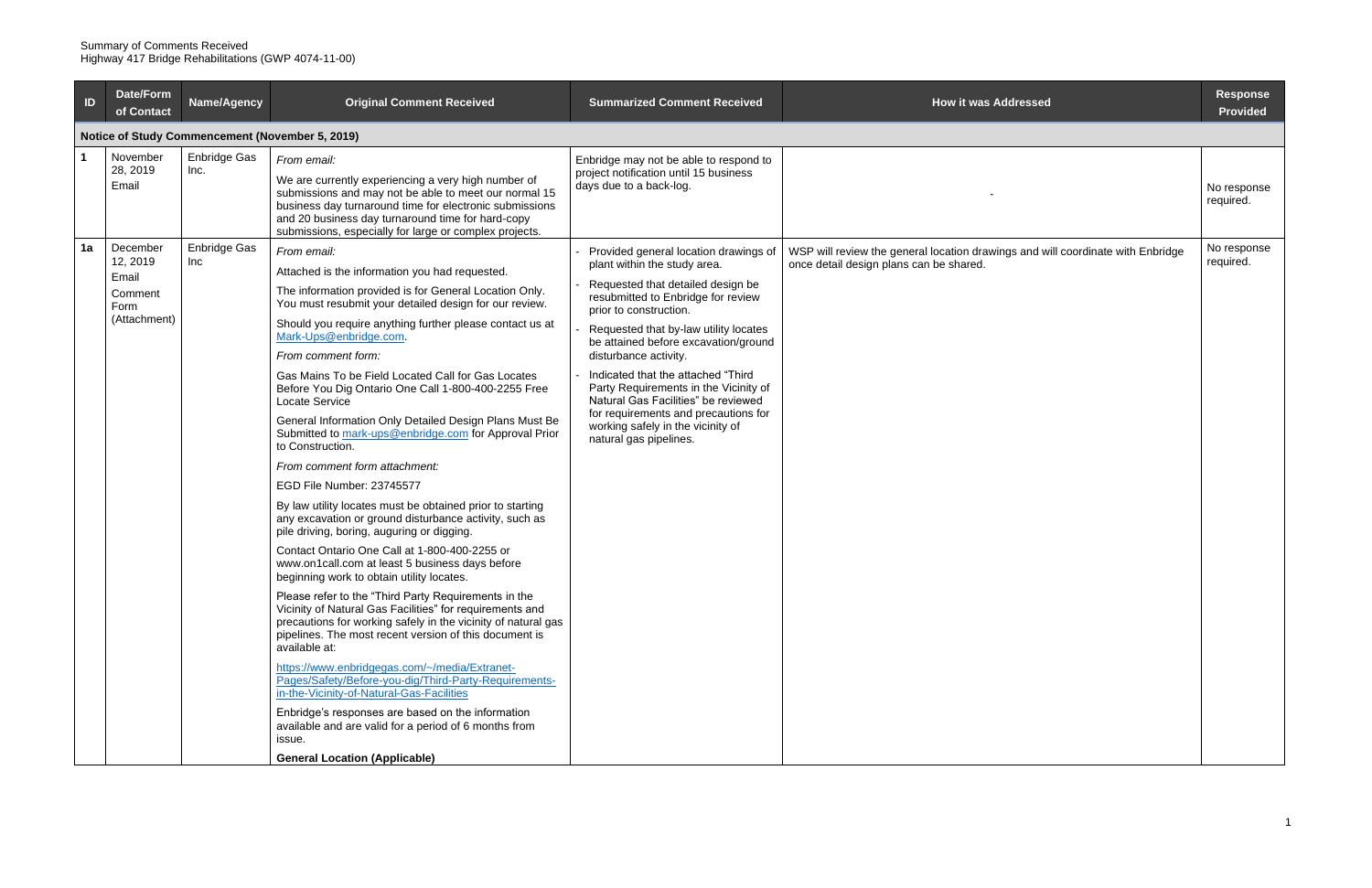| ID           | Date/Form<br>of Contact        | Name/Agency | <b>Original Comment Received</b>                                                                                                                                           | <b>Summarized Comment Received</b>                                                         | <b>How it was Addressed</b>                                                                                                                                                                                                                                                                                                                                                                                                                                                                                                                                                                                                                                                                                                                                  | <b>Response</b><br><b>Provided</b>         |
|--------------|--------------------------------|-------------|----------------------------------------------------------------------------------------------------------------------------------------------------------------------------|--------------------------------------------------------------------------------------------|--------------------------------------------------------------------------------------------------------------------------------------------------------------------------------------------------------------------------------------------------------------------------------------------------------------------------------------------------------------------------------------------------------------------------------------------------------------------------------------------------------------------------------------------------------------------------------------------------------------------------------------------------------------------------------------------------------------------------------------------------------------|--------------------------------------------|
|              |                                |             | Refer to the attached drawings for information on our<br>existing and/or proposed gas plant within the road<br>allowance.                                                  |                                                                                            |                                                                                                                                                                                                                                                                                                                                                                                                                                                                                                                                                                                                                                                                                                                                                              |                                            |
|              |                                |             | The information provided is for GENERAL LOCATION<br>ONLY and is not an approval. Detailed plans must be<br>submitted for our review before an approval will be<br>granted. |                                                                                            |                                                                                                                                                                                                                                                                                                                                                                                                                                                                                                                                                                                                                                                                                                                                                              |                                            |
| $\mathbf{2}$ | November                       | Public      | From website comment form:                                                                                                                                                 | Requested traffic counts for Highway                                                       |                                                                                                                                                                                                                                                                                                                                                                                                                                                                                                                                                                                                                                                                                                                                                              |                                            |
|              | 28, 2019<br>Website<br>comment |             | Can you send me the latest traffic counts for 417 and<br>Walkley / and for 417 and Innes?                                                                                  | 417/ Walkley Road, and Highway<br>417/Innes                                                | Please accept our apologies on the delay in responding to your questions<br>regarding the Highway 417 Expansion project. After study commencement in<br>November 2019, the study was placed on hold.                                                                                                                                                                                                                                                                                                                                                                                                                                                                                                                                                         |                                            |
|              | form                           |             |                                                                                                                                                                            |                                                                                            | In 2021, the Ministry of Transportation (MTO) made the decision to take a staged<br>approach to complete the work within the limits initially identified for the project.                                                                                                                                                                                                                                                                                                                                                                                                                                                                                                                                                                                    |                                            |
|              |                                |             |                                                                                                                                                                            |                                                                                            | The scope of work for the first project to be delivered includes the following:<br>Rehabilitation of the Highway 417 Aviation Parkway Off-Ramp (NBL) and                                                                                                                                                                                                                                                                                                                                                                                                                                                                                                                                                                                                     |                                            |
|              |                                |             |                                                                                                                                                                            |                                                                                            | Highway 417 Aviation Parkway On-Ramp (SBL) Overpass Bridges                                                                                                                                                                                                                                                                                                                                                                                                                                                                                                                                                                                                                                                                                                  |                                            |
|              |                                |             |                                                                                                                                                                            |                                                                                            | Rehabilitation of the Highway 417 Aviation Parkway Overpass "Y" Bridge                                                                                                                                                                                                                                                                                                                                                                                                                                                                                                                                                                                                                                                                                       |                                            |
|              |                                |             |                                                                                                                                                                            |                                                                                            | Rehabilitation of the Highway 417 Walkley Road Underpass;                                                                                                                                                                                                                                                                                                                                                                                                                                                                                                                                                                                                                                                                                                    |                                            |
|              |                                |             |                                                                                                                                                                            |                                                                                            | Construction of a noise barrier in the vicinity of the Highway 417<br>westbound (WB) to OR 174 eastbound (EB) ramp; and                                                                                                                                                                                                                                                                                                                                                                                                                                                                                                                                                                                                                                      |                                            |
|              |                                |             |                                                                                                                                                                            |                                                                                            | Construction of related works, including pavement rehabilitation, drainage<br>improvements, modifications to illumination/ATMS and landscaping.                                                                                                                                                                                                                                                                                                                                                                                                                                                                                                                                                                                                              | A response                                 |
|              |                                |             |                                                                                                                                                                            |                                                                                            | The remainder of the works identified in the November 2019 Notice of Study<br>Commencement will be addressed under separate Detail Design and Class<br>Environmental Assessment studies to be undertaken at a future date.                                                                                                                                                                                                                                                                                                                                                                                                                                                                                                                                   | was provided<br>by WSP<br>(Meghan          |
|              |                                |             |                                                                                                                                                                            |                                                                                            | We would like to provide the requested traffic counts from MTO's Ontario<br>Provincial Highway Traffic Data (2016):                                                                                                                                                                                                                                                                                                                                                                                                                                                                                                                                                                                                                                          | MacMillan,<br>Environmental<br>Planner) on |
|              |                                |             |                                                                                                                                                                            | Highway 417 from Walkley Road to Innes Road: 74,000 Annual Average<br>Daily Traffic (AADT) | December 2,<br>2021.                                                                                                                                                                                                                                                                                                                                                                                                                                                                                                                                                                                                                                                                                                                                         |                                            |
|              |                                |             |                                                                                                                                                                            |                                                                                            | Highway 417 from Innes Road to Ottawa Road (OR) 174: 108,200 AADT                                                                                                                                                                                                                                                                                                                                                                                                                                                                                                                                                                                                                                                                                            |                                            |
|              |                                |             |                                                                                                                                                                            |                                                                                            | AADT represents the daily vehicle traffic averaged over a one-year period for a<br>particular segment of the highway.                                                                                                                                                                                                                                                                                                                                                                                                                                                                                                                                                                                                                                        |                                            |
|              |                                |             |                                                                                                                                                                            |                                                                                            | For more information on provincial highway traffic data, please visit:<br>https://www.library.mto.gov.on.ca/SydneyPLUS/TechPubs/Portal/tp/tvSplash.aspx                                                                                                                                                                                                                                                                                                                                                                                                                                                                                                                                                                                                      |                                            |
|              |                                |             |                                                                                                                                                                            |                                                                                            | We encourage your continued participation in this current study and have<br>enclosed an invitation to participate in an online Public Information Centre (PIC)<br>to be held for this project from December 6, 2021 to December 20, 2021 on the<br>project website at www.highway417-aviationtohuntclub.com/contract2. Please<br>also note that the GWP number for this project has changed to GWP 4074-11-00<br>(newspaper notices published in November 2019 referenced two GWP numbers,<br>GWP 4074-11-00 and GWP 4099-11-00) and that all future correspondence will<br>reference the new number.<br>We appreciate your interest in this study. Should you have any further questions<br>or concerns, please do not hesitate to contact the undersigned. |                                            |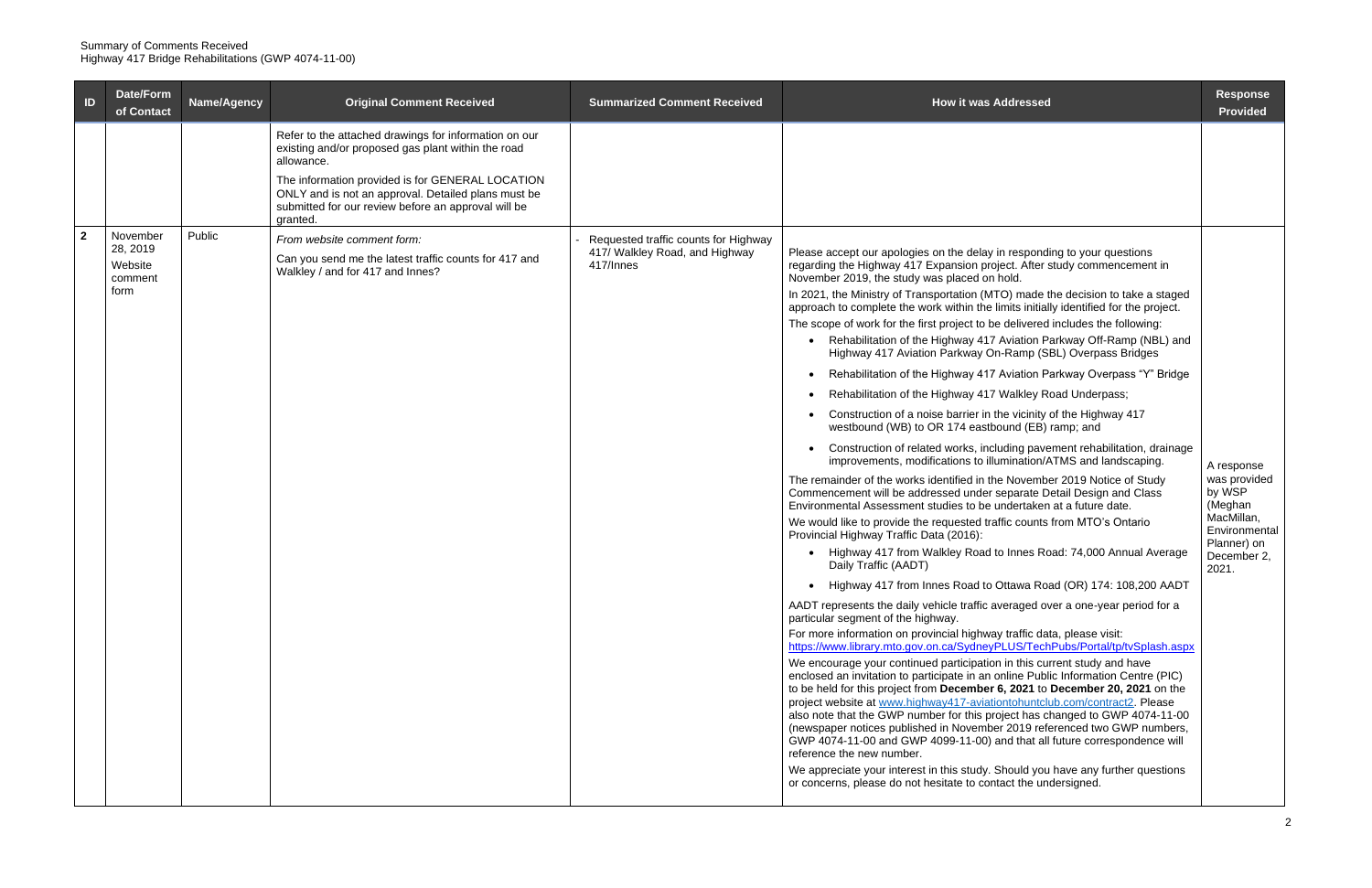| ID                 | <b>Date/Form</b><br>of Contact                   | Name/Agency                                                                  | <b>Original Comment Received</b>                                                                                                                                                                                                                                                                                                                                                                                                                                                                                                                                                                                                                                                                                                                                                                                                                                                                                                                                                                                                                                                                                                                                                                                                                                                                                                                                        | <b>Summarized Comment Received</b>                                                                                                                                                                                                                                                                                                                                                                                                                                                                                                                                                                                                                                                                                                                                                                                                            | <b>How it was Addressed</b>                                                                                                                                                                                                                                                                                                                                                                                                                                                                                                                                                                                                                                                                                                                                                                                                                                                                                                                                                                                                                                                                                                                                                                                                                                                                                                                                                                                                                                                                                                                                                                                                                                                                                                                       | <b>Response</b><br><b>Provided</b>                                                                                    |
|--------------------|--------------------------------------------------|------------------------------------------------------------------------------|-------------------------------------------------------------------------------------------------------------------------------------------------------------------------------------------------------------------------------------------------------------------------------------------------------------------------------------------------------------------------------------------------------------------------------------------------------------------------------------------------------------------------------------------------------------------------------------------------------------------------------------------------------------------------------------------------------------------------------------------------------------------------------------------------------------------------------------------------------------------------------------------------------------------------------------------------------------------------------------------------------------------------------------------------------------------------------------------------------------------------------------------------------------------------------------------------------------------------------------------------------------------------------------------------------------------------------------------------------------------------|-----------------------------------------------------------------------------------------------------------------------------------------------------------------------------------------------------------------------------------------------------------------------------------------------------------------------------------------------------------------------------------------------------------------------------------------------------------------------------------------------------------------------------------------------------------------------------------------------------------------------------------------------------------------------------------------------------------------------------------------------------------------------------------------------------------------------------------------------|---------------------------------------------------------------------------------------------------------------------------------------------------------------------------------------------------------------------------------------------------------------------------------------------------------------------------------------------------------------------------------------------------------------------------------------------------------------------------------------------------------------------------------------------------------------------------------------------------------------------------------------------------------------------------------------------------------------------------------------------------------------------------------------------------------------------------------------------------------------------------------------------------------------------------------------------------------------------------------------------------------------------------------------------------------------------------------------------------------------------------------------------------------------------------------------------------------------------------------------------------------------------------------------------------------------------------------------------------------------------------------------------------------------------------------------------------------------------------------------------------------------------------------------------------------------------------------------------------------------------------------------------------------------------------------------------------------------------------------------------------|-----------------------------------------------------------------------------------------------------------------------|
| $\mathbf{3}$       | November<br>29, 2019<br>Email                    | Public                                                                       | From email:<br>Dear Mr. Freure:<br>I read the notice in the Ottawa Citizen this morning about<br>the expansion to Hwy 417 (GWP 4099-11-00 & 4074-11-<br>(00).<br>Since I do some consulting for companies / organizations<br>that have an intertest in stainless steel rebar, I like to<br>keep up to date with projects that might be requiring this<br>kind of rebar.<br>Regarding the planned bridge rehabs and replacements, I<br>was wondering if the bridge decks would require the use<br>of corrosion-resistant rebar - based on the traffic density?<br>I should be grateful for any information that you can share<br>on these bridges.                                                                                                                                                                                                                                                                                                                                                                                                                                                                                                                                                                                                                                                                                                                       | Inquired if the bridge decks require<br>the use of corrosion-resistant rebar.                                                                                                                                                                                                                                                                                                                                                                                                                                                                                                                                                                                                                                                                                                                                                                 | Thank you for your interest in these projects. You will be added to the project<br>contact list and will be sent project correspondence as it is available.<br>It is too early in the design process to confirm details of material use, other than<br>to say that where reasonable the Ministry's Structural Manual guidelines will be<br>followed.<br>Please contact me or the project team should you have any future questions or<br>comments.<br>Peter Freure, MTO Project Manager                                                                                                                                                                                                                                                                                                                                                                                                                                                                                                                                                                                                                                                                                                                                                                                                                                                                                                                                                                                                                                                                                                                                                                                                                                                           | Peter Freure<br>(MTO Project<br>Manager)<br>responded via<br>email on<br>November 29,<br>2019.                        |
| $\overline{\bf 4}$ | December 3<br>2019<br>Email                      | Senior Project<br>Manager,<br>Transportation<br>Planning / City<br>of Ottawa | From email:<br>Please include me in agency consultations.                                                                                                                                                                                                                                                                                                                                                                                                                                                                                                                                                                                                                                                                                                                                                                                                                                                                                                                                                                                                                                                                                                                                                                                                                                                                                                               | Requested to participate in the<br>project.                                                                                                                                                                                                                                                                                                                                                                                                                                                                                                                                                                                                                                                                                                                                                                                                   | Noted for future correspondence and MTAC meetings.                                                                                                                                                                                                                                                                                                                                                                                                                                                                                                                                                                                                                                                                                                                                                                                                                                                                                                                                                                                                                                                                                                                                                                                                                                                                                                                                                                                                                                                                                                                                                                                                                                                                                                | No response<br>required.                                                                                              |
| $5\phantom{1}$     | December 7<br>2019<br>Website<br>comment<br>form | Public                                                                       | From website comment form:<br>Hi, I am a home owner on < <address>&gt; where our<br/>backyard is very close to the Highway 417.<br/>It is currently very difficult to have conversations in our<br/>backyard due to vehicular road noise (this noise has<br/>increased within the last years due to increase speeds<br/>maybe or Innes road improvements?).<br/>The two main points I want to have clarified are:<br/>1. Sound barriers - What is the likelihood of getting this<br/>installed as I feel this is mandatory since any further<br/>highway modifications will certainly increase road speed<br/>and the noise level, which to me are at the peak<br/>supportable level?<br/>2. The reason for this expansion - Being a resident<br/>looking at the highway on daily basis, the highway is<br/>congested as it is today. This congestion is not due to the<br/>road not having enough lanes but more like highway from<br/>the split to downtown not being wide enough to<br/>accommodate the traffic merging from both 417 and 174.<br/>Has this been review and is a solution being designed or<br/>implemented?<br/>My observations:<br/>Westbound in the morning - traffic gets congested at the<br/>split due to traffic from 174 merging with traffic from 417.<br/>Congestion point - split to Nicholas and not Walkley to the<br/>split.</address> | Resident near Highway 417 indicated<br>it is very difficult to have a<br>conversation in backyard due to<br>highway noise. Indicated noise has<br>increased within the last couple of<br>years.<br>Requested two points for clarification:<br>1. What is the likelihood of noise<br>barriers being installed? Resident<br>feels noise barrier should be<br>mandatory since highway<br>modifications will increase road<br>speed and noise levels; which may<br>already be at peak levels<br>2. What is the reasoning for the<br>expansion? Suggested the problem<br>area is from OR 174 to downtown.<br>Has this area been reviewed and is a<br>solution being designed /<br>implemented?<br>Resident provided their observations<br>of the highway:<br>o The Split to Nicholas Street appears<br>to be the congested area in the<br>morning. | Please accept our apologies on the delay in responding to your questions<br>regarding the Highway 417 Expansion project. After study commencement in<br>November 2019, the study was placed on hold.<br>In 2021, the Ministry of Transportation (MTO) made the decision to take a staged<br>approach to complete the work within the limits initially identified for the project.<br>The scope of work for the first project to be delivered includes the following:<br>Rehabilitation of the Highway 417 Aviation Parkway Off-Ramp (NBL) and<br>Highway 417 Aviation Parkway On-Ramp (SBL) Overpass Bridges<br>Rehabilitation of the Highway 417 Aviation Parkway Overpass "Y" Bridge<br>Rehabilitation of the Highway 417 Walkley Road Underpass;<br>Construction of a noise barrier in the vicinity of the Highway 417<br>westbound (WB) to OR 174 eastbound (EB) ramp; and<br>Construction of related works, including pavement rehabilitation, drainage<br>improvements, modifications to illumination/ATMS and landscaping.<br>The remainder of the works identified in the November 2019 Notice of Study<br>Commencement, including the expansion of Highway 417, will be addressed<br>under a separate Detail Design and Class Environmental Assessment study to be<br>undertaken at a future date. We would like to provide response to your comments<br>as they pertain to the current scope of work. Further opportunities for consultation<br>regarding the widening of Highway 417 from Aviation Parkway to Hunt Club Road<br>will be provided as part of a future Detail Design and Class Environmental<br>Assessment study, at which time the project team can discuss your concerns in<br>more detail.<br><b>Noise Assessment</b> | A response<br>was provided<br>by WSP<br>(Meghan<br>MacMillan,<br>Environmental<br>Planner) on<br>December 2,<br>2021. |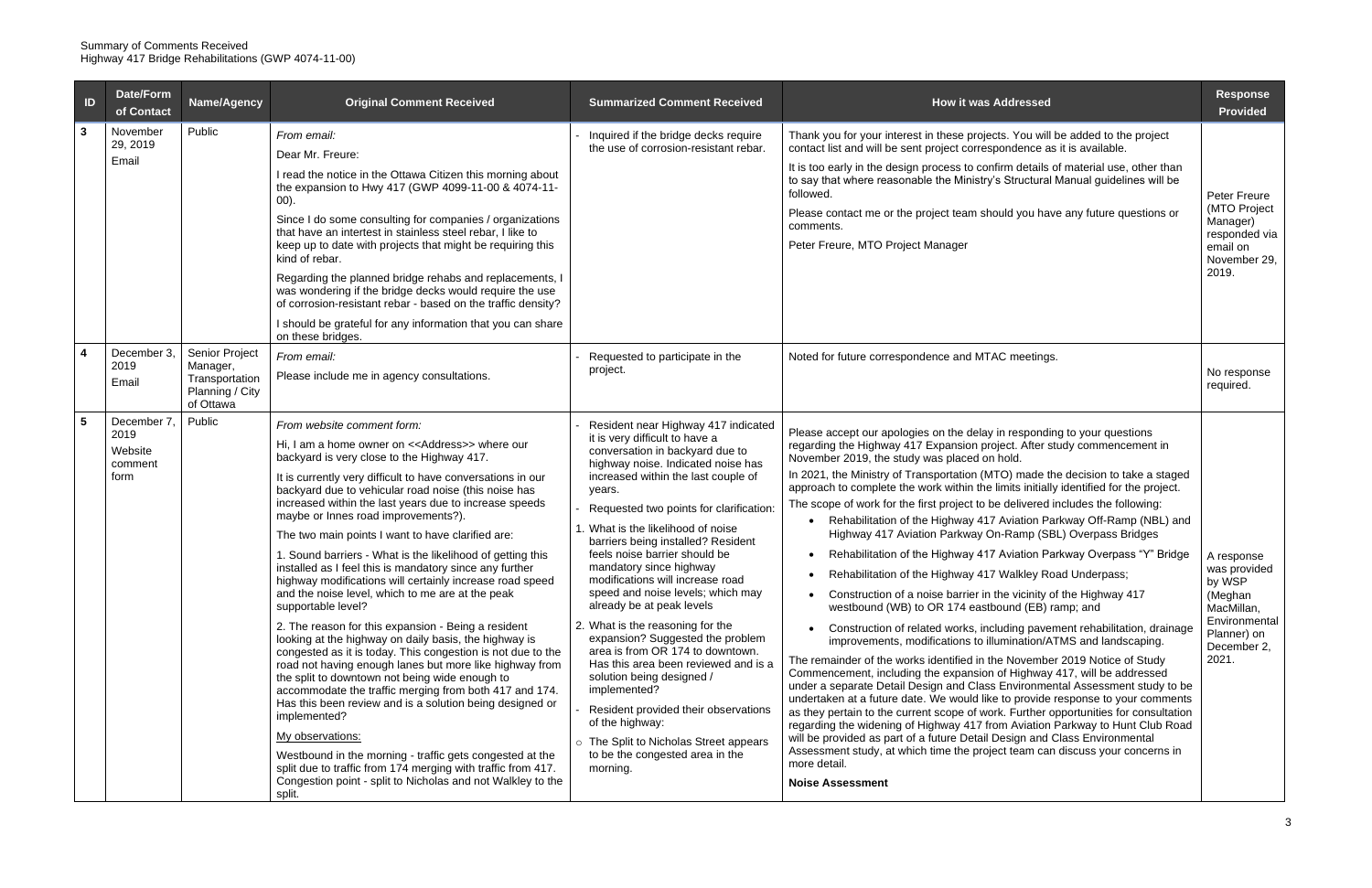| ID | Date/Form<br>of Contact     | Name/Agency | <b>Original Comment Received</b>                                                                                                                                                                                                                                                                                                                                                                                                                                                                                                                                                                                                                                                                                                                                                                                                                                                          | <b>Summarized Comment Received</b>                                                                                                                                                                                                                                                                                                                                                                                                                                                            | <b>How it was Addressed</b>                                                                                                                                                                                                                                                                                                                                                                                                                                                                                                                                                                                                                                                                                                                                                                                                                                                                                                                                                                                                                                                                                                                                                                                                                                                                                                                                                                                                                                                                                                                                                                                                                                                                                                                                                                                                                                                                                                                                                                                                         | <b>Response</b><br><b>Provided</b>                                                                                    |
|----|-----------------------------|-------------|-------------------------------------------------------------------------------------------------------------------------------------------------------------------------------------------------------------------------------------------------------------------------------------------------------------------------------------------------------------------------------------------------------------------------------------------------------------------------------------------------------------------------------------------------------------------------------------------------------------------------------------------------------------------------------------------------------------------------------------------------------------------------------------------------------------------------------------------------------------------------------------------|-----------------------------------------------------------------------------------------------------------------------------------------------------------------------------------------------------------------------------------------------------------------------------------------------------------------------------------------------------------------------------------------------------------------------------------------------------------------------------------------------|-------------------------------------------------------------------------------------------------------------------------------------------------------------------------------------------------------------------------------------------------------------------------------------------------------------------------------------------------------------------------------------------------------------------------------------------------------------------------------------------------------------------------------------------------------------------------------------------------------------------------------------------------------------------------------------------------------------------------------------------------------------------------------------------------------------------------------------------------------------------------------------------------------------------------------------------------------------------------------------------------------------------------------------------------------------------------------------------------------------------------------------------------------------------------------------------------------------------------------------------------------------------------------------------------------------------------------------------------------------------------------------------------------------------------------------------------------------------------------------------------------------------------------------------------------------------------------------------------------------------------------------------------------------------------------------------------------------------------------------------------------------------------------------------------------------------------------------------------------------------------------------------------------------------------------------------------------------------------------------------------------------------------------------|-----------------------------------------------------------------------------------------------------------------------|
|    |                             |             | Fixing this is not easy, but to me work from the split to<br>Nicholas is what is needed.<br>Eastbound in the evening - congestion of traffic is mainly<br>due to slowdown of traffic funneling onto 174 which in<br>turn slows down traffic onto 417 due to traffic doing lane<br>changes from the right most lane to head onto the left<br>side lanes so they can jump onto 174 towards Orleans.<br>To me, steering traffic earlier towards 174, via lane<br>changes or dedicated lanes to head toward 174 would<br>reduce the backlog at the split heading to 417 towards<br>Walkley. 174 probably needs some work done to<br>increase the traffic flow.<br>Sometimes the eastbound 417 gets congested when<br>Innes gets jammed up and traffic gets backed up onto the<br>417. A solution for this is optimizing traffic flow on Innes<br>that would reduce chances of backup onto 417 | o Eastbound during evening peak:<br>traffic is congested merging onto OR<br>174, which then slows down Highway<br>417 traffic due to lane changes<br>across the highway to merge onto<br>OR 174.<br>○ Suggest OR 174 needs work<br>completed to increase traffic flow.<br>○ Sometimes Highway 417 EB gets<br>congested due to traffic backing up<br>onto the highway from Innes Road.<br>Suggested optimizing traffic flow into<br>Innes Road to decrease risk of<br>backup onto Highway 417. | A noise assessment has been completed for the project and determined that<br>noise barriers are warranted in the vicinity of the Highway 417 westbound (WB) to<br>OR 174 eastbound (EB). The noise barrier will be constructed as part of the<br>current scope of work. The results of the assessment, including the proposed<br>location of the noise barrier will be presented at the online Public Information<br>Centre (PIC).<br>We encourage your continued participation in this current study and have<br>enclosed an invitation to participate in the online PIC to be held for this project<br>from December 6, 2021 to December 20, 2021 on the project website at<br>www.highway417-aviationtohuntclub.com/contract2. Please also note that the<br>GWP number for this project has changed to GWP 4074-11-00 (newspaper<br>notices published in November 2019 referenced two GWP numbers, GWP 4074-<br>11-00 and GWP 4099-11-00) and that all future correspondence will reference the<br>new number.<br>We appreciate your interest in this study. Should you have any further questions<br>or concerns, please do not hesitate to contact the undersigned.                                                                                                                                                                                                                                                                                                                                                                                                                                                                                                                                                                                                                                                                                                                                                                                                                                                            |                                                                                                                       |
| 5a | December 7<br>2021<br>Email | Public      | I have read the PIC documentation and learned a few<br>things such as Cote Martin drain and a Butternut. I am<br>pleased to see that a noise barrier recommendation is<br>present.<br>My main interest is the noise barrier as this impacts many<br>residents from the area. Do you know if/when a<br>recommendation is turned into a confirmed/approved<br>action?<br>Is too much of an assumption that the noise barrier is one<br>of the first actions performed to lessen the noise impact<br>of the remaining work?                                                                                                                                                                                                                                                                                                                                                                  | - Inquired about when the<br>recommendation of a noise barrier is<br>turned into an approved action<br>- Inquired of the noise barrier could be<br>the first action to lessen the noise of<br>the impact of the remaining work                                                                                                                                                                                                                                                                | On behalf of the Ministry of Transportation (MTO), thank you for your comments<br>on the Highway 417 Bridge Rehabilitations project. We appreciate that you have<br>taken the time to review the Public Information Centre (PIC) documentation and<br>provide comments. Please find responses to your questions below.<br>Do you know if/when a recommendation is turned into a<br>confirmed/approved action?<br>The recommendation for implementation of the noise barrier is being approved as<br>part of this study process. Upon completion of the Environmental Assessment<br>study, targeted for early 2022, and when the design of the noise barrier has been<br>finalized, the project will be tendered for construction.<br>Is too much of an assumption that the noise barrier is one of the first<br>actions performed to lessen the noise impact of the remaining work?<br>The noise barrier is currently planned to be constructed during the 2024<br>construction season. It will be one of the last elements constructed due to the fact<br>that an earth berm is required as part of the noise wall construction, which will<br>make use of materials excavated during other highway and bridge improvements.<br>Please note that the construction schedule may vary based on the Contractor's<br>schedule of operations and the timing of the contract award.<br>We appreciate your interest in this study. Please find enclosed a Notice of<br>Completion to inform you that a Design and Construction Report (DCR) has been<br>filed and will be available from February 14, 2022 to March 15, 2022 for a 30-day<br>comment period. The DCR documents the Class EA process followed, including a<br>description of the Recommended Plan, potential environmental effects and<br>mitigation plan. The DCR is available on the project website at www.highway417-<br>aviationtohuntclub.com/contract2.<br>Should you have any further questions or comments, please don't hesitate to<br>contact the Project Team. | A response<br>was provided<br>by WSP<br>(Meghan<br>MacMillan,<br>Environmental<br>Planner) on<br>February 10,<br>2022 |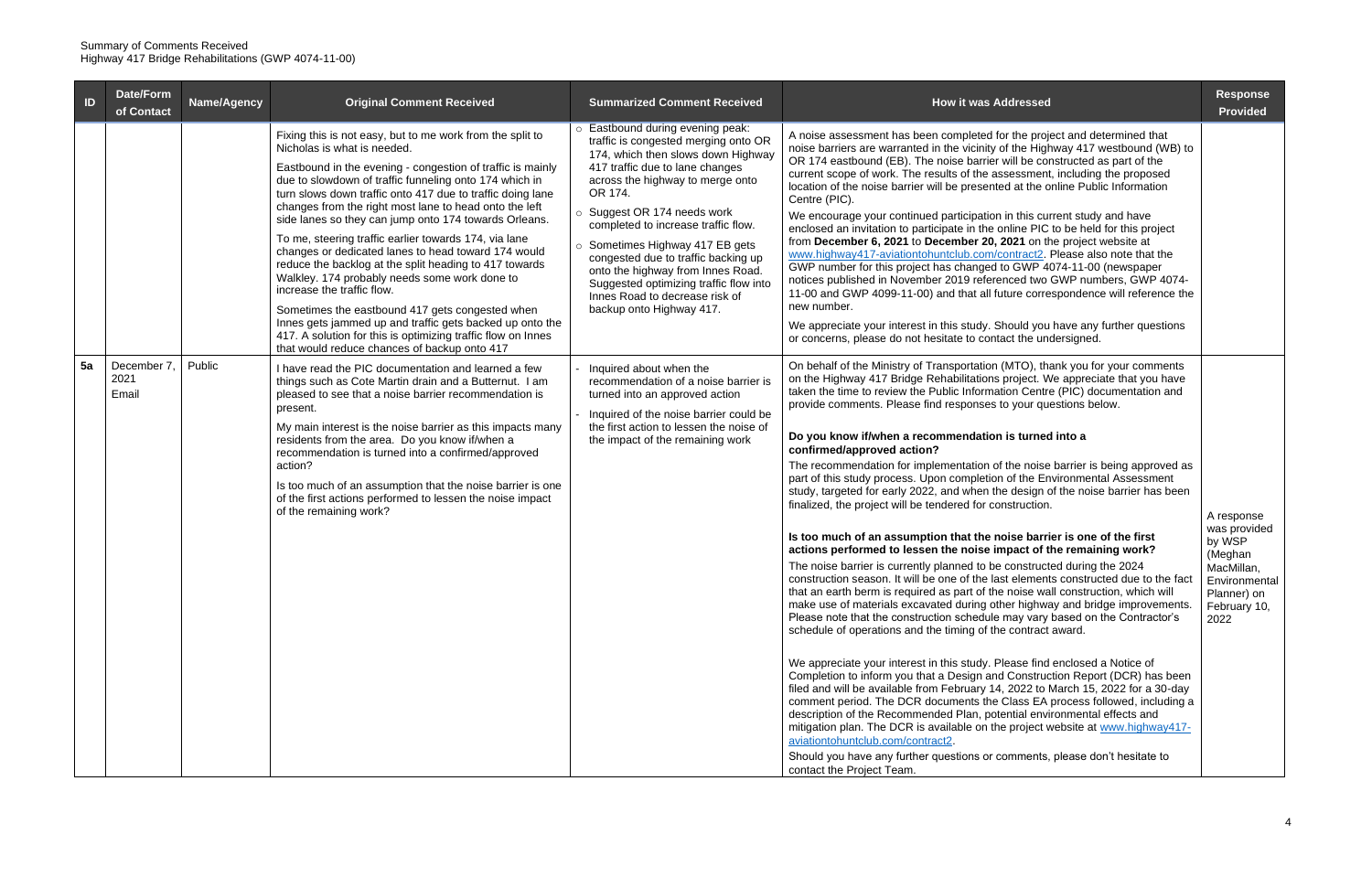| ID | Date/Form<br>of Contact                                                                  | <b>Name/Agency</b>                                                                                                                      | <b>Original Comment Received</b>                                                                                                                                                                                                                                                                                                                                                                                                                                                                                                                                                                                              | <b>Summarized Comment Received</b>                                                                                                                                                                                                                                                                                                                                                       | <b>How it was Addressed</b>                                                                                                                                                                                                                                                                                                                                                                                                                                                                                                                                                                                                                                                                                                                                                                                                                                                                                                                                                                                                       | <b>Response</b><br><b>Provided</b>                                                                                    |
|----|------------------------------------------------------------------------------------------|-----------------------------------------------------------------------------------------------------------------------------------------|-------------------------------------------------------------------------------------------------------------------------------------------------------------------------------------------------------------------------------------------------------------------------------------------------------------------------------------------------------------------------------------------------------------------------------------------------------------------------------------------------------------------------------------------------------------------------------------------------------------------------------|------------------------------------------------------------------------------------------------------------------------------------------------------------------------------------------------------------------------------------------------------------------------------------------------------------------------------------------------------------------------------------------|-----------------------------------------------------------------------------------------------------------------------------------------------------------------------------------------------------------------------------------------------------------------------------------------------------------------------------------------------------------------------------------------------------------------------------------------------------------------------------------------------------------------------------------------------------------------------------------------------------------------------------------------------------------------------------------------------------------------------------------------------------------------------------------------------------------------------------------------------------------------------------------------------------------------------------------------------------------------------------------------------------------------------------------|-----------------------------------------------------------------------------------------------------------------------|
| 6  | December 9,<br>2019<br>Email<br>Comment<br>Form                                          | <b>Outside Plant</b><br>Project<br>Manager /<br>Zayo                                                                                    | From email:<br>Please see the attached form.<br>Please note that Zayo has fiber crossings at Cyrville Rd.,<br>Rail ROW south of Innes Rd. and Rail ROW south of<br>Walkley Rd. which may be impacted by your design. We<br>will need to be actively involved if any work needs to<br>happen to the plant.<br>From comment form:<br>Fiber plant crossings:<br><b>Cyrville Road</b><br>Rail ROW south of Innes Road<br>Rail ROW south of Walkley                                                                                                                                                                                | Indicated that Zayo has fiber<br>crossings within the study area which<br>may be impacted by the project.<br>Requested to participate in the<br>project.                                                                                                                                                                                                                                 | WSP will review the general location drawings and will coordinate with Zayo once<br>detail design plans can be shared.                                                                                                                                                                                                                                                                                                                                                                                                                                                                                                                                                                                                                                                                                                                                                                                                                                                                                                            | No response<br>required.                                                                                              |
|    | December<br>10, 2019<br>Email<br>Comment<br>Form<br>(including<br>mark-up of<br>mapping) | Senior<br>Engineer,<br>Right-of-Way,<br>O-Train<br>Construction,<br>City of Ottawa<br>Implementation<br>Office (RIO),<br>City of Ottawa | This does not appear to impact Stage 2, however we<br>notice that proposed works on the OR174 Cote Martin<br>Drain Culvert (west bound lane) appears to be<br>approximately 40m from the existing O-Train line<br>between Cyrville and Blair Stations. I have attached a<br>screenshot.<br>If you would like more information on that particular<br>aspect of the project to ensure there is no impact to the<br>existing O-Train, or wish to liaise with WSP, I have copied<br>Lincoln MacDonald.<br>From comment form:<br>Mark-up made to mapping showing proposed Stage 2<br>OLRT alignment in proximity to culvert works. | City of Ottawa inquired internally<br>(cc'ing WSP) if the proposed work on<br>the Cote Martin Drain Culvert would<br>have potential to impact Stage 2 O-<br>Train work.<br>The City provided a mark-up<br>illustrating the proximity of the Stage<br>2 LRT works to the proposed culvert<br>works.                                                                                       | WSP will review the information provided and will coordinate with the City of<br>Ottawa Stage 2 LRT if required.                                                                                                                                                                                                                                                                                                                                                                                                                                                                                                                                                                                                                                                                                                                                                                                                                                                                                                                  | No response<br>required.                                                                                              |
| 8  | December<br>12, 2019<br>Comment<br>Form                                                  | Public                                                                                                                                  | From comment form:<br>1) Increased traffic on 417 and/or 174 overflow to<br>Innes Road and Blair Road - Pineview<br>Neighborhood during construction - Noise<br>abatement during construction.<br>2) Post Construction - Ongoing traffic noise from 5<br>am to 2 am daily except the weekends (need for<br>more barriers down Innes Rd on ramp West to<br>OR174 east past on ramp to 174 east). Should<br>be part of the design 174 east ramp.                                                                                                                                                                                | Suggested an increase of traffic<br>occurring at the Innes Road/Blair<br>Road intersection during<br>construction, which impacts Pineview<br>neighbourhood residents.<br>Indicated that noise abatement<br>should be implemented during<br>construction.<br>Requested more barriers as part of<br>the design along Innes Road on-<br>ramp West to OR174 E past the on-<br>ramp to 174 E. | Please accept our apologies on the delay in responding to your questions<br>regarding the Highway 417 Expansion project. After study commencement in<br>November 2019, the study was placed on hold.<br>In 2021, the Ministry of Transportation (MTO) made the decision to take a staged<br>approach to complete the work within the limits initially identified for the project.<br>The scope of work for the first project to be delivered includes the following:<br>Rehabilitation of the Highway 417 Aviation Parkway Off-Ramp (NBL) and<br>Highway 417 Aviation Parkway On-Ramp (SBL) Overpass Bridges<br>Rehabilitation of the Highway 417 Aviation Parkway Overpass "Y" Bridge<br>Rehabilitation of the Highway 417 Walkley Road Underpass;<br>Construction of a noise barrier in the vicinity of the Highway 417<br>westbound (WB) to OR 174 eastbound (EB) ramp; and<br>Construction of related works, including pavement rehabilitation, drainage<br>improvements, modifications to illumination/ATMS and landscaping. | A response<br>was provided<br>by WSP<br>(Meghan<br>MacMillan,<br>Environmental<br>Planner) on<br>December 2,<br>2021. |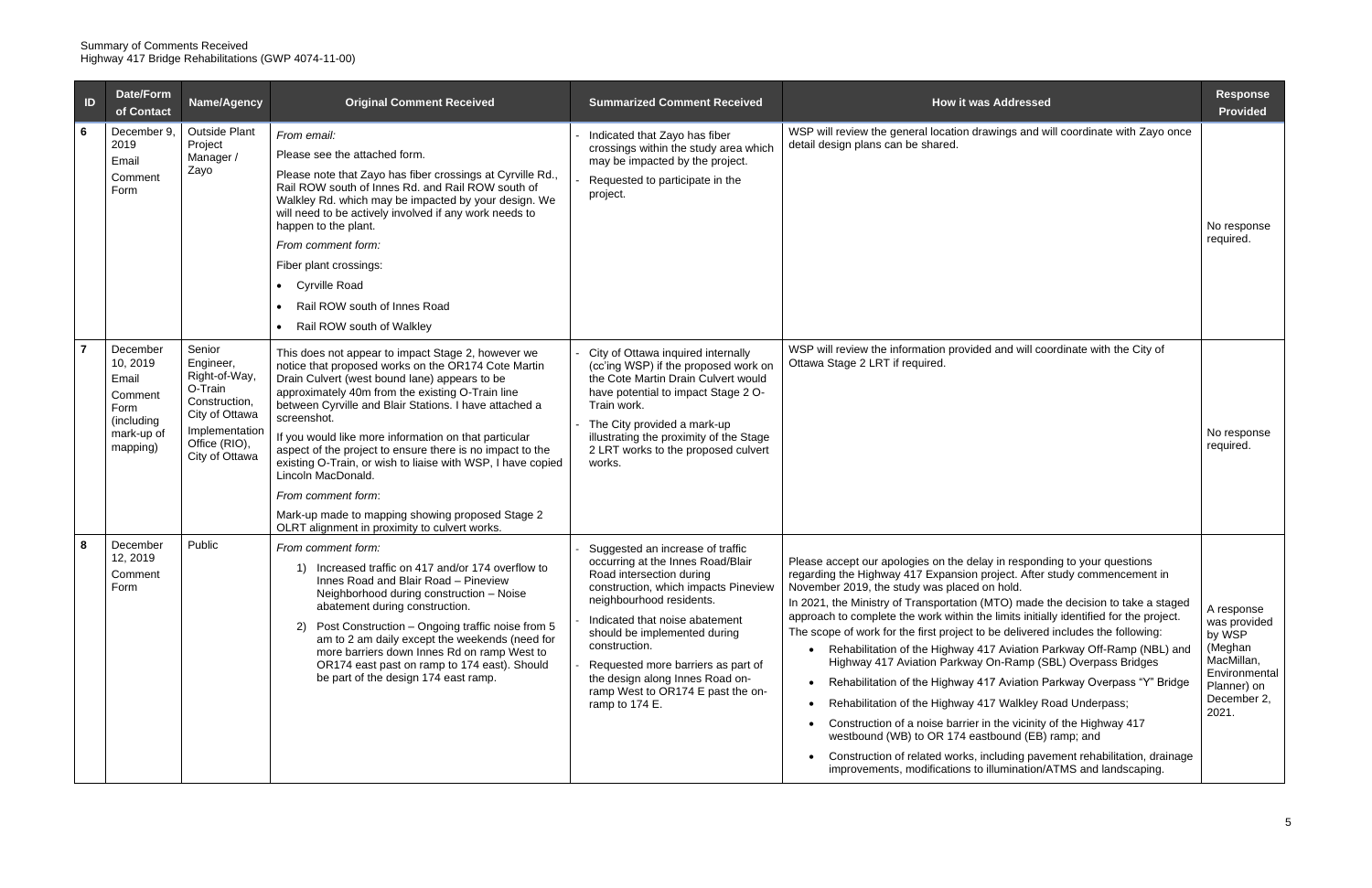| ID | Date/Form<br>of Contact       | Name/Agency                                                           | <b>Original Comment Received</b>                                    | <b>Summarized Comment Received</b>                            | <b>How it was Addressed</b>                                                                                                                                                                                                                                                                                                                                                                                                                                                                                                                                                 | <b>Response</b><br><b>Provided</b>              |
|----|-------------------------------|-----------------------------------------------------------------------|---------------------------------------------------------------------|---------------------------------------------------------------|-----------------------------------------------------------------------------------------------------------------------------------------------------------------------------------------------------------------------------------------------------------------------------------------------------------------------------------------------------------------------------------------------------------------------------------------------------------------------------------------------------------------------------------------------------------------------------|-------------------------------------------------|
|    |                               |                                                                       |                                                                     |                                                               | The remainder of the works identified in the November 2019 Notice of Study<br>Commencement, including the expansion of Highway 471, will be addressed<br>under a separate Detail Design and Class Environmental Assessment study to be<br>undertaken at a future date.                                                                                                                                                                                                                                                                                                      |                                                 |
|    |                               |                                                                       |                                                                     |                                                               | We would like to provide response to your comments as they pertain to the<br>current scope of work. Further opportunities for consultation regarding the<br>widening of Highway 417 from Aviation Parkway to Hunt Club Road will be<br>provided as part of a future Detail Design and Class Environmental Assessment<br>study, at which time the project team can discuss your concerns in more detail.                                                                                                                                                                     |                                                 |
|    |                               |                                                                       |                                                                     |                                                               | <b>Noise Abatement During Construction</b><br>The Contractor will be required to keep their equipment in good operating<br>condition that prevents unnecessary noise and minimize the idling of equipment.<br>Night work may be required periodically to minimize construction impacts to<br>Highway 417 traffic; however, it will be minimized to the extent possible and<br>residents will be notified in advance of night work.                                                                                                                                          |                                                 |
|    |                               |                                                                       |                                                                     |                                                               | <b>Increased Local Traffic During Construction</b><br>All lanes on Highway 417 eastbound and westbound will generally remain open<br>throughout construction; a significant reduction in the capacity of Highway 417 is<br>not anticipated. As such, we do not expect highway traffic to divert to local roads<br>during construction. Some detours may be required during ramp or lane closures<br>lasting several weeks; further details will be presented at the online Public<br>Information Centre (PIC) that will be held for this project                            |                                                 |
|    |                               |                                                                       |                                                                     |                                                               | <b>Noise Assessment</b>                                                                                                                                                                                                                                                                                                                                                                                                                                                                                                                                                     |                                                 |
|    |                               |                                                                       |                                                                     |                                                               | A noise assessment has been completed for the project and determined that<br>noise barriers are warranted in the vicinity of the Highway 417 westbound (WB) to<br>OR 174 eastbound (EB). The noise barrier will be constructed as part of the<br>current scope of work. The results of the assessment, including the proposed<br>location of the noise barrier will be presented at the online PIC.                                                                                                                                                                         |                                                 |
|    |                               |                                                                       |                                                                     |                                                               | We encourage your continued participation in this current study and have<br>enclosed an invitation to participate in the online PIC to be held for this project<br>from December 6, 2021 to December 20, 2021 on the project website at<br>www.highway417-aviationtohuntclub.com/contract2. Please also note that the<br>GWP number for this project has changed to GWP 4074-11-00 (newspaper<br>notices published in November 2019 referenced two GWP numbers, GWP 4074-<br>11-00 and GWP 4099-11-00) and that all future correspondence will reference the<br>new number. |                                                 |
|    |                               |                                                                       |                                                                     |                                                               | We appreciate your interest in this study. Should you have any further questions                                                                                                                                                                                                                                                                                                                                                                                                                                                                                            |                                                 |
| 9  | December                      | Senior                                                                |                                                                     |                                                               | or concerns, please do not hesitate to contact the undersigned.<br>Contact added to MTAC contact list.                                                                                                                                                                                                                                                                                                                                                                                                                                                                      |                                                 |
|    | 13, 2019                      | Engineer,<br>Capital                                                  | From email:<br>Attached is the completed contact form for the above | Provided comment information for<br><b>MTAC</b> meetings      |                                                                                                                                                                                                                                                                                                                                                                                                                                                                                                                                                                             |                                                 |
|    | Email<br>Comment<br>Form      | Planning &<br>Coordination<br>Asset<br>Management /<br>City of Ottawa | noted project.<br>Wishes to participate in MTAC<br>$\bullet$        |                                                               |                                                                                                                                                                                                                                                                                                                                                                                                                                                                                                                                                                             | No response<br>required.                        |
| 10 | December<br>13, 2019<br>Email | Senior<br>Engineer,<br>Infrastructure                                 | From email:<br>Please find attached a comment form.                 | Requested a copy of the Detail<br>Design and EA Study for the | Thanks for your response to the study commencement notice for this project.                                                                                                                                                                                                                                                                                                                                                                                                                                                                                                 | A response<br>was provided<br>by WSP<br>(Meghan |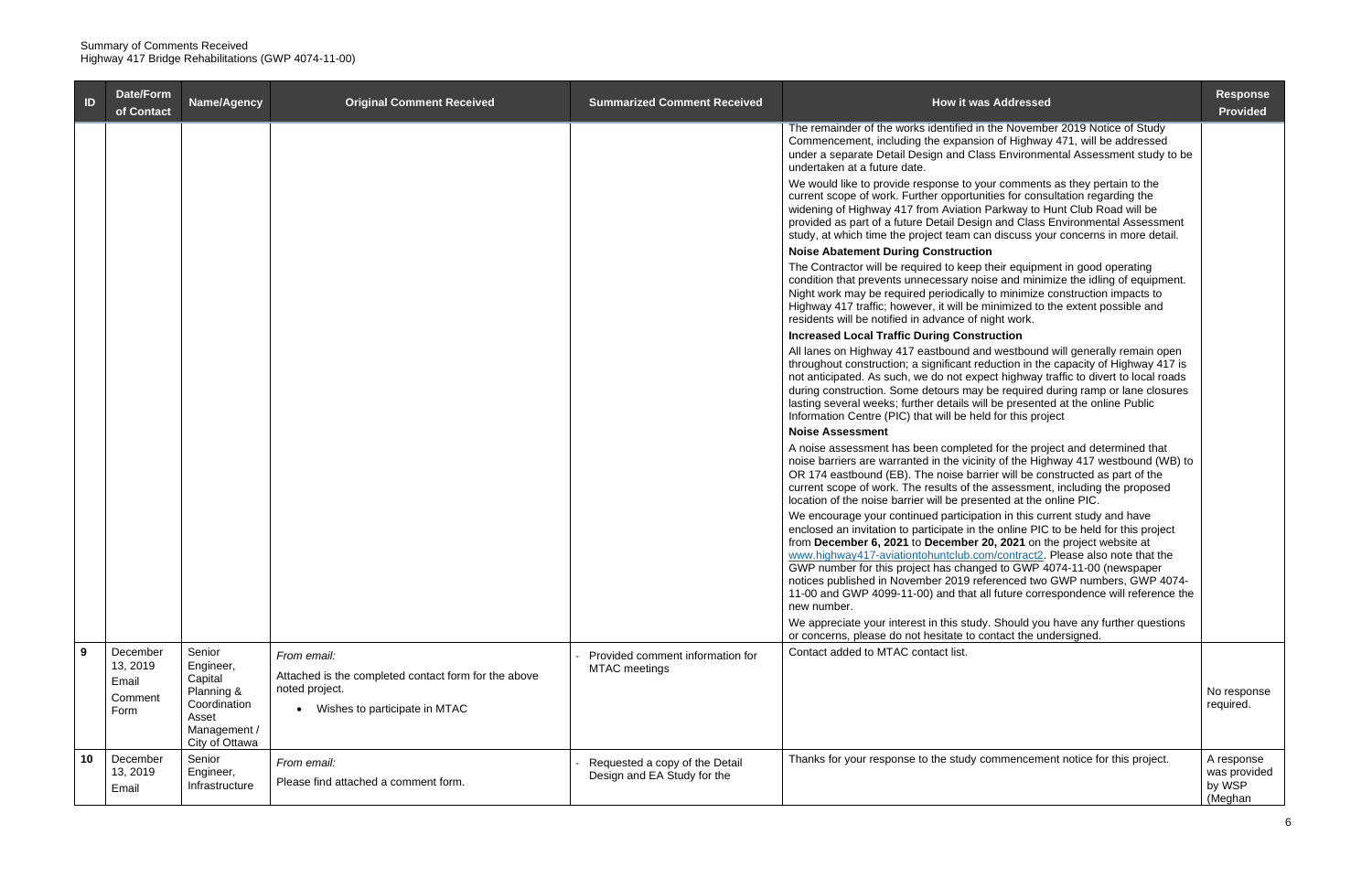| ID  | Date/Form<br>of Contact       | Name/Agency                                                          | <b>Original Comment Received</b>                                                                                                                                                                                                                                                                                                                                                                                                                                                                                                                                                                                                                                                                                                                                                                                                                                                                                                                                                                                                                                                                                                                                                                                                                                                                                                                                                                                                                                                                                                                                                                                                                                                                                                                                                                                                                                                                                           | <b>Summarized Comment Received</b>                                                                                                                                                                                                                                                                                                                                                                                                                                                                                                                                                                                                                                                                                                                                                                                                                                                            | <b>How it was Addressed</b>                                                                                                                                                                                               |
|-----|-------------------------------|----------------------------------------------------------------------|----------------------------------------------------------------------------------------------------------------------------------------------------------------------------------------------------------------------------------------------------------------------------------------------------------------------------------------------------------------------------------------------------------------------------------------------------------------------------------------------------------------------------------------------------------------------------------------------------------------------------------------------------------------------------------------------------------------------------------------------------------------------------------------------------------------------------------------------------------------------------------------------------------------------------------------------------------------------------------------------------------------------------------------------------------------------------------------------------------------------------------------------------------------------------------------------------------------------------------------------------------------------------------------------------------------------------------------------------------------------------------------------------------------------------------------------------------------------------------------------------------------------------------------------------------------------------------------------------------------------------------------------------------------------------------------------------------------------------------------------------------------------------------------------------------------------------------------------------------------------------------------------------------------------------|-----------------------------------------------------------------------------------------------------------------------------------------------------------------------------------------------------------------------------------------------------------------------------------------------------------------------------------------------------------------------------------------------------------------------------------------------------------------------------------------------------------------------------------------------------------------------------------------------------------------------------------------------------------------------------------------------------------------------------------------------------------------------------------------------------------------------------------------------------------------------------------------------|---------------------------------------------------------------------------------------------------------------------------------------------------------------------------------------------------------------------------|
|     | Comment<br>Form               | Renewal / City<br>of Ottawa                                          | As mentioned in your Notice of Study Commencement, a<br>detail design and EA study for Hwy 417 Green's Creek<br>Culverts was completed as part of another MTO project<br>(GWP 4145-10-00). May I request a copy of the study?                                                                                                                                                                                                                                                                                                                                                                                                                                                                                                                                                                                                                                                                                                                                                                                                                                                                                                                                                                                                                                                                                                                                                                                                                                                                                                                                                                                                                                                                                                                                                                                                                                                                                              | Highway 417 Green's Creek Culverts<br>(GWP 4145-10-00).                                                                                                                                                                                                                                                                                                                                                                                                                                                                                                                                                                                                                                                                                                                                                                                                                                       | The EA study and supporting documentation for the Green's Creek culvert<br>rehabilitations are available on the project website: https://www.highway417-<br>aviationtohuntclub.com/contract1-reportspresentations-en.html |
|     |                               |                                                                      | From comment form:                                                                                                                                                                                                                                                                                                                                                                                                                                                                                                                                                                                                                                                                                                                                                                                                                                                                                                                                                                                                                                                                                                                                                                                                                                                                                                                                                                                                                                                                                                                                                                                                                                                                                                                                                                                                                                                                                                         |                                                                                                                                                                                                                                                                                                                                                                                                                                                                                                                                                                                                                                                                                                                                                                                                                                                                                               | If you have any further questions, please let me know.                                                                                                                                                                    |
|     |                               |                                                                      | City of Ottawa would like to request a copy of the detail<br>design and EA study for Highway 417 Green's Creek<br>Culverts (GWP 4145-10-00).                                                                                                                                                                                                                                                                                                                                                                                                                                                                                                                                                                                                                                                                                                                                                                                                                                                                                                                                                                                                                                                                                                                                                                                                                                                                                                                                                                                                                                                                                                                                                                                                                                                                                                                                                                               |                                                                                                                                                                                                                                                                                                                                                                                                                                                                                                                                                                                                                                                                                                                                                                                                                                                                                               | Meghan MacMillan, WSP Environmental Planner                                                                                                                                                                               |
| 10a | December<br>17, 2019<br>Email | Senior<br>Engineer,<br>Infrastructure<br>Renewal / City<br>of Ottawa | am wondering if you could send me the detail design<br>drawings and hydraulic study for the proposed invert<br>lining. The link below does not seem to include those<br>contents.                                                                                                                                                                                                                                                                                                                                                                                                                                                                                                                                                                                                                                                                                                                                                                                                                                                                                                                                                                                                                                                                                                                                                                                                                                                                                                                                                                                                                                                                                                                                                                                                                                                                                                                                          | Requested detail design drawings<br>and drainage studies for the Green's<br>Creek culverts.                                                                                                                                                                                                                                                                                                                                                                                                                                                                                                                                                                                                                                                                                                                                                                                                   | $\overline{a}$                                                                                                                                                                                                            |
| 11  | December<br>17, 2019<br>Email | <b>District</b><br>Planner,<br><b>MNRF</b><br>(Kemptville)           | From email:<br>You are probably aware of the process, but I have<br>attached a guide to help you access natural heritage data<br>from convenient online sources and in-water timing<br>guidelines should the proposed project activities require<br>fisheries considerations.<br>It is the proponent's responsibility to complete a<br>preliminary screening for each project, obtain available<br>information from multiple sources, conduct any necessary<br>field studies, and to consider any potential environmental<br>impacts that may result from an activity.<br>If there are any questions or concerns regarding the<br>Ministry's interests following completion of the preliminary<br>screening, we would be happy to provide technical<br>information and advice. Please note that Species at Risk<br>data is no longer provided by the MNRF.<br>All Endangered Species Act or Species at Risk enquiries<br>should be directed to the Ministry of Environment,<br>Climate Change and Parks at SAROntario@ontario.ca.<br>Here is some additional information to help you determine<br>whether other legislation is applicable.<br>Petroleum Wells & Oil, Gas and Salt Resource Act<br>There may be petroleum wells within the proposed<br>project area. Please consult the Ontario Oil, Gas and Salt<br>Resources Library website (www.ogsrlibrary.com) for the<br>best known data on any wells recorded by MNRF. Please<br>reference the 'Definitions and Terminology Guide' listed<br>in the publications on the Library website in order to<br>better understand the well information available. Any oil<br>and gas wells in your project area are regulated by the<br>Oil, Gas and Salt Resource Act, and the supporting<br>regulations and operating standards. If any unanticipated<br>wells are encountered during development of the project,<br>or if the proponent has questions regarding petroleum | Provided a MNRF Natural Heritage<br>Data guide to help access natural<br>heritage data from convenient online<br>sources and in-water timing<br>guidelines.<br>Indicated that it is the proponent's<br>responsibility to conduct a preliminary<br>screening for each project, complete<br>necessary field studies and consider<br>potential environmental impacts from<br>project activities.<br>Informed that SAR data is not<br>provided by the MNRF anymore. All<br>SAR enquiries should be directed to<br>the MECP.<br>Suggested that there may be<br>petroleum wells within the project<br>area and to consult the Ontario, Oil,<br>Gas and Salt Resources Library<br>website.<br>Indicated that if oil and gas wells are<br>in the project area, the proponent<br>should contact the Petroleum<br>Operations Section.<br>Requested to participate in the<br>project and review the DCR. | MNRF will remain on the contact list and will continue to receive project updates.<br>WSP has noted the information provided.                                                                                             |

| <b>How it was Addressed</b>                                                                                                                                                                                               | <b>Response</b><br><b>Provided</b>                         |
|---------------------------------------------------------------------------------------------------------------------------------------------------------------------------------------------------------------------------|------------------------------------------------------------|
| The EA study and supporting documentation for the Green's Creek culvert<br>rehabilitations are available on the project website: https://www.highway417-<br>aviationtohuntclub.com/contract1-reportspresentations-en.html | MacMillan,<br>Environmental<br>Planner) on<br>December 16, |
| If you have any further questions, please let me know.                                                                                                                                                                    | 2019.                                                      |
| Meghan MacMillan, WSP Environmental Planner                                                                                                                                                                               |                                                            |
|                                                                                                                                                                                                                           | Drainage<br>reports<br>provided to<br>City of<br>Ottawa.   |
| MNRF will remain on the contact list and will continue to receive project updates.<br>WSP has noted the information provided.                                                                                             | No response<br>required.                                   |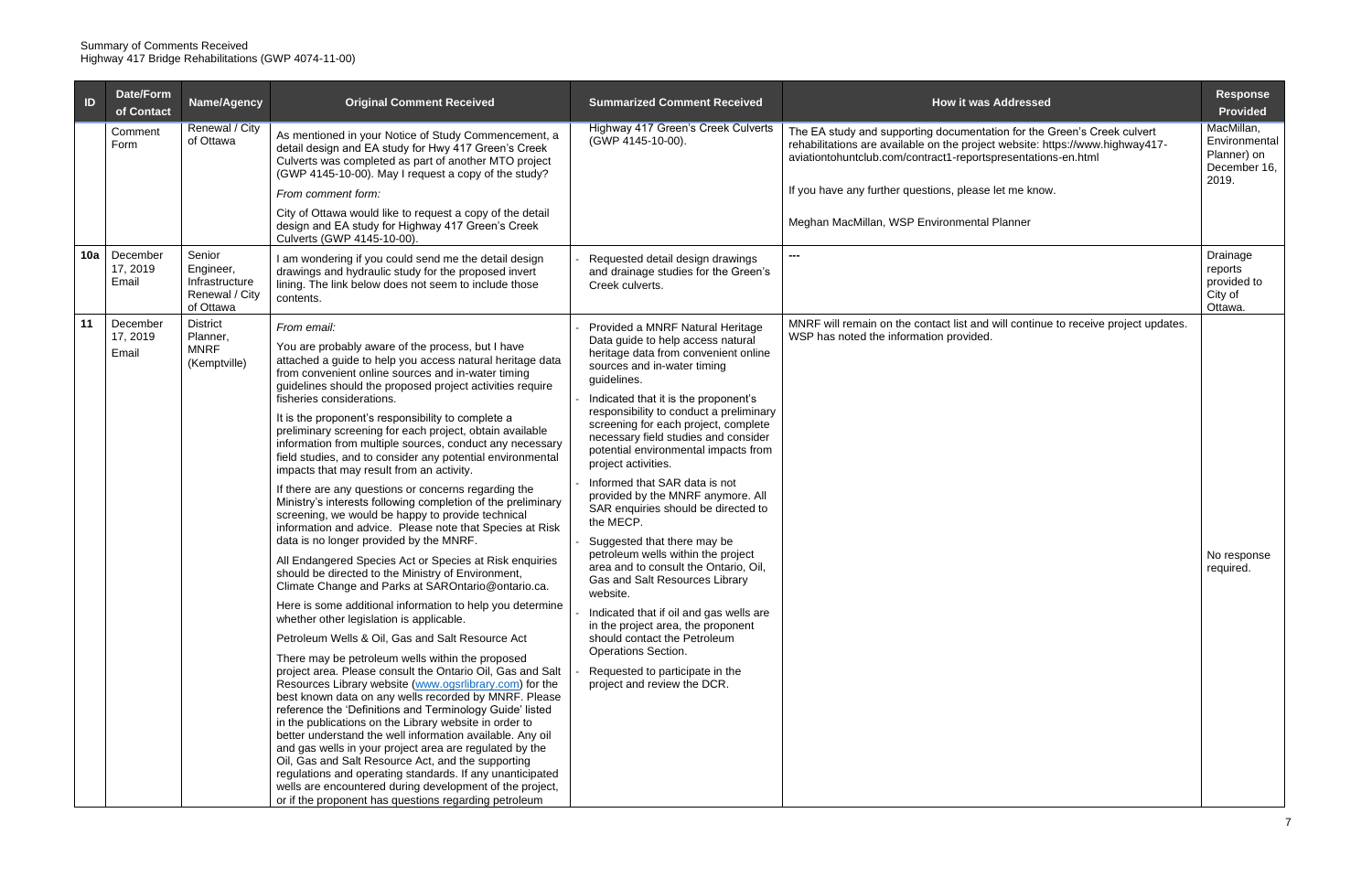| $\blacksquare$ | Date/Form<br>of Contact                          | Name/Agency                                                                   | <b>Original Comment Received</b>                                                                                                                                                                                                                                                                                                                                                                                                                                                                                                                                                                                                                                                                                                                                                                                                                                                                                                                                                                                                                                                                                                                                                                                                                                                                                                                                                                                                                                                                               | <b>Summarized Comment Received</b>                                                                                                                                                                                                                                                                                                                                                                                                                                                                                                                                                                                                                                                                                                                                                                                                                                                                                                                                                                                                                                                                                                       | <b>How it was Addressed</b>                                                                                                                                                                                                                                                                                                                                                                                                                                                                                                                                                                                                                                                                                                                                                                                                                                                                                                                                                                                                                                                                                                                                                                                                                                                                                                                                                                                                                                                                                                                                                                                                                                                                                                                                                                                                                                                                                                                                                                                              | <b>Response</b><br><b>Provided</b>                                                                                     |
|----------------|--------------------------------------------------|-------------------------------------------------------------------------------|----------------------------------------------------------------------------------------------------------------------------------------------------------------------------------------------------------------------------------------------------------------------------------------------------------------------------------------------------------------------------------------------------------------------------------------------------------------------------------------------------------------------------------------------------------------------------------------------------------------------------------------------------------------------------------------------------------------------------------------------------------------------------------------------------------------------------------------------------------------------------------------------------------------------------------------------------------------------------------------------------------------------------------------------------------------------------------------------------------------------------------------------------------------------------------------------------------------------------------------------------------------------------------------------------------------------------------------------------------------------------------------------------------------------------------------------------------------------------------------------------------------|------------------------------------------------------------------------------------------------------------------------------------------------------------------------------------------------------------------------------------------------------------------------------------------------------------------------------------------------------------------------------------------------------------------------------------------------------------------------------------------------------------------------------------------------------------------------------------------------------------------------------------------------------------------------------------------------------------------------------------------------------------------------------------------------------------------------------------------------------------------------------------------------------------------------------------------------------------------------------------------------------------------------------------------------------------------------------------------------------------------------------------------|--------------------------------------------------------------------------------------------------------------------------------------------------------------------------------------------------------------------------------------------------------------------------------------------------------------------------------------------------------------------------------------------------------------------------------------------------------------------------------------------------------------------------------------------------------------------------------------------------------------------------------------------------------------------------------------------------------------------------------------------------------------------------------------------------------------------------------------------------------------------------------------------------------------------------------------------------------------------------------------------------------------------------------------------------------------------------------------------------------------------------------------------------------------------------------------------------------------------------------------------------------------------------------------------------------------------------------------------------------------------------------------------------------------------------------------------------------------------------------------------------------------------------------------------------------------------------------------------------------------------------------------------------------------------------------------------------------------------------------------------------------------------------------------------------------------------------------------------------------------------------------------------------------------------------------------------------------------------------------------------------------------------------|------------------------------------------------------------------------------------------------------------------------|
| 12             | December<br>19, 2019                             | <b>Rideau Valley</b><br>Conservation                                          | operations, the proponent should contact the Petroleum<br>Operations Section at 519-873-4634.<br>We wish to remain engaged in this project and review the<br>Design and Construction Report. Please contact me if<br>you have any questions or concerns regarding MNRF<br>interests.<br>From email:                                                                                                                                                                                                                                                                                                                                                                                                                                                                                                                                                                                                                                                                                                                                                                                                                                                                                                                                                                                                                                                                                                                                                                                                            | Indicated that the RVCA will provide<br>information specific to the project on                                                                                                                                                                                                                                                                                                                                                                                                                                                                                                                                                                                                                                                                                                                                                                                                                                                                                                                                                                                                                                                           | Thanks for confirming the RVCA's interest in participating as part of the MTAC for<br>this project. We intend to hold the first MTAC meeting in early 2020 and will send                                                                                                                                                                                                                                                                                                                                                                                                                                                                                                                                                                                                                                                                                                                                                                                                                                                                                                                                                                                                                                                                                                                                                                                                                                                                                                                                                                                                                                                                                                                                                                                                                                                                                                                                                                                                                                                 |                                                                                                                        |
|                | Email<br>Comment<br>Form                         | Authority                                                                     | Please accept this email with the participation form filled<br>out as the RVCA's confirmation of participation in the<br>MTAC. I will try and compile some information that we<br>have on file that may be of importance. Do you currently<br>have any documents available for review or comment at<br>this time?<br>From comment form:<br>What documents are available at this time for review? I<br>will provide some additional info that we have on file.                                                                                                                                                                                                                                                                                                                                                                                                                                                                                                                                                                                                                                                                                                                                                                                                                                                                                                                                                                                                                                                  | file (if available).<br>Asked if any project documents are<br>available for review/comment.                                                                                                                                                                                                                                                                                                                                                                                                                                                                                                                                                                                                                                                                                                                                                                                                                                                                                                                                                                                                                                              | you an invitation. At this time, we do not have any documentation ready for review<br>or comment.<br>I should note that as part of the environmental studies completed for the initial<br>contract under this assignment (https://www.highway417-<br>aviationtohuntclub.com/contract1.html) in 2018 we did receive background<br>information from the RVCA, which is all detailed in the Natural Environmental<br>Reports that are available online (refer to Appendix F and Appendix G). If you<br>have any additional or new information on file, it would be much appreciated.                                                                                                                                                                                                                                                                                                                                                                                                                                                                                                                                                                                                                                                                                                                                                                                                                                                                                                                                                                                                                                                                                                                                                                                                                                                                                                                                                                                                                                        | A response<br>was provided<br>by WSP<br>(Meghan<br>MacMillan,<br>Environmental<br>Planner) on<br>December 16,<br>2019. |
| 13             | December<br>20, 2019<br>Email<br>Comment<br>Form | Senior Project<br>Engineer, City<br>of Ottawa -<br>Transportation<br>Planning | From email:<br>Please see attached comments/questions from the City<br>on the widening of Hwy 417 Detail Design from Ottawa<br>Road 174 to Hunt Club Road. I look forward to<br>participating on this project and feel free to contact me at<br>any time if you have any questions or concerns.<br>From comment form:<br>Thank you for your letter dated November 26, 2019 and<br>the opportunity to comment on the Highway 417<br>Expansion Detail Design and EA (Project). The City's<br>Transportation Planning comments and questions are<br>summarized below for your consideration:<br>. What is the project schedule, construction schedule,<br>and will there be an opportunity to meet to discuss the<br>Project?<br>• The Project references the 2007 Preliminary Design<br>Study for Highway 417 from Highway 416 to Anderson<br>Road. According to that study, the Transportation Needs<br>Assessment (Section 3) and Travel Demand Forecasting<br>(Section 3.1.2.2) was based on the TRANS EMME/2<br>model for the City's 2003 Transportation Master Plan<br>(TMP). The City's current TMP was Council approved in<br>2013 and the TRANS model is continuously being<br>updated. Will this Project update the needs assessment<br>and travel demand forecasting?<br>• The City is concerned about the downstream impact on<br>the City's transportation network from widening of<br>Highway 417. How will the additional capacity impact<br>growth in vehicle volumes, i.e. what is the estimated | Inquired about the project and<br>construction schedule and if there is<br>an opportunity to meet with the<br>Project Team to discuss the project.<br>Indicated that the project references<br>the 2007 Preliminary Design study<br>from Highway 416 to Anderson Road<br>and that the Transportation Needs<br>Assessment and Travel Demand<br>were based on TRANS EMME/2<br>model for the City of Ottawa's 2003<br>Transportation Master Plan (TMP).<br>The TMP has since been updated<br>and the TRANS model is<br>continuously being updated. The<br>current version of the TMP was<br>approved by council in 2013.<br>Inquired if this project will update the<br><b>Transportation Needs Assessment</b><br>Indicated that the City is concerned<br>about the downstream impact on the<br>City's transportation network from<br>widening of Highway 417. How will<br>the additional capacity impact growth<br>in vehicle volumes, i.e. what is the<br>estimated induced demand? Also,<br>what is the downstream impact at the<br>split, where it bottlenecks<br>Indicated that the City of Ottawa<br>prioritizes sustainable modes of | Please accept our apologies on the delay in responding to your questions<br>regarding the Highway 417 Expansion project. After study commencement in<br>November 2019, the study was placed on hold.<br>In 2021, the Ministry of Transportation (MTO) made the decision to take a staged<br>approach to complete the work within the limits initially identified for the project.<br>The scope of work for the first project to be delivered includes the following:<br>• Rehabilitation of the Highway 417 Aviation Parkway Off-Ramp (NBL) and<br>Highway 417 Aviation Parkway On-Ramp (SBL) Overpass Bridges<br>Rehabilitation of the Highway 417 Aviation Parkway Overpass "Y" Bridge<br>Rehabilitation of the Highway 417 Walkley Road Underpass;<br>Construction of a noise barrier in the vicinity of the Highway 417<br>westbound (WB) to OR 174 eastbound (EB) ramp; and<br>Construction of related works, including pavement rehabilitation, drainage<br>improvements, modifications to illumination/ATMS and landscaping.<br>The remainder of the works identified in the November 2019 Notice of Study<br>Commencement, including the expansion of Highway 471, will be addressed<br>under a separate Detail Design and Class Environmental Assessment study to be<br>undertaken at a future date.<br>We would like to provide response to your comments as they pertain to the<br>current scope of work. Further opportunities for consultation regarding the<br>widening of Highway 417 from Aviation Parkway to Hunt Club Road will be<br>provided as part of a future Detail Design and Class Environmental Assessment<br>study, at which time the project team can discuss your concerns in more detail.<br>Highway 417 Interchange Ramp Traffic Impacts<br>A traffic analysis is currently being undertaken for the project and will include the<br>assessment of queues on impacted Highway 417 on and off ramps during<br>construction at the bridges. Upgrades to the existing ramp terminals (e.g., | A response<br>was provided<br>by WSP<br>(Meghan<br>MacMillan,<br>Environmental<br>Planner) on<br>December 2,<br>2021.  |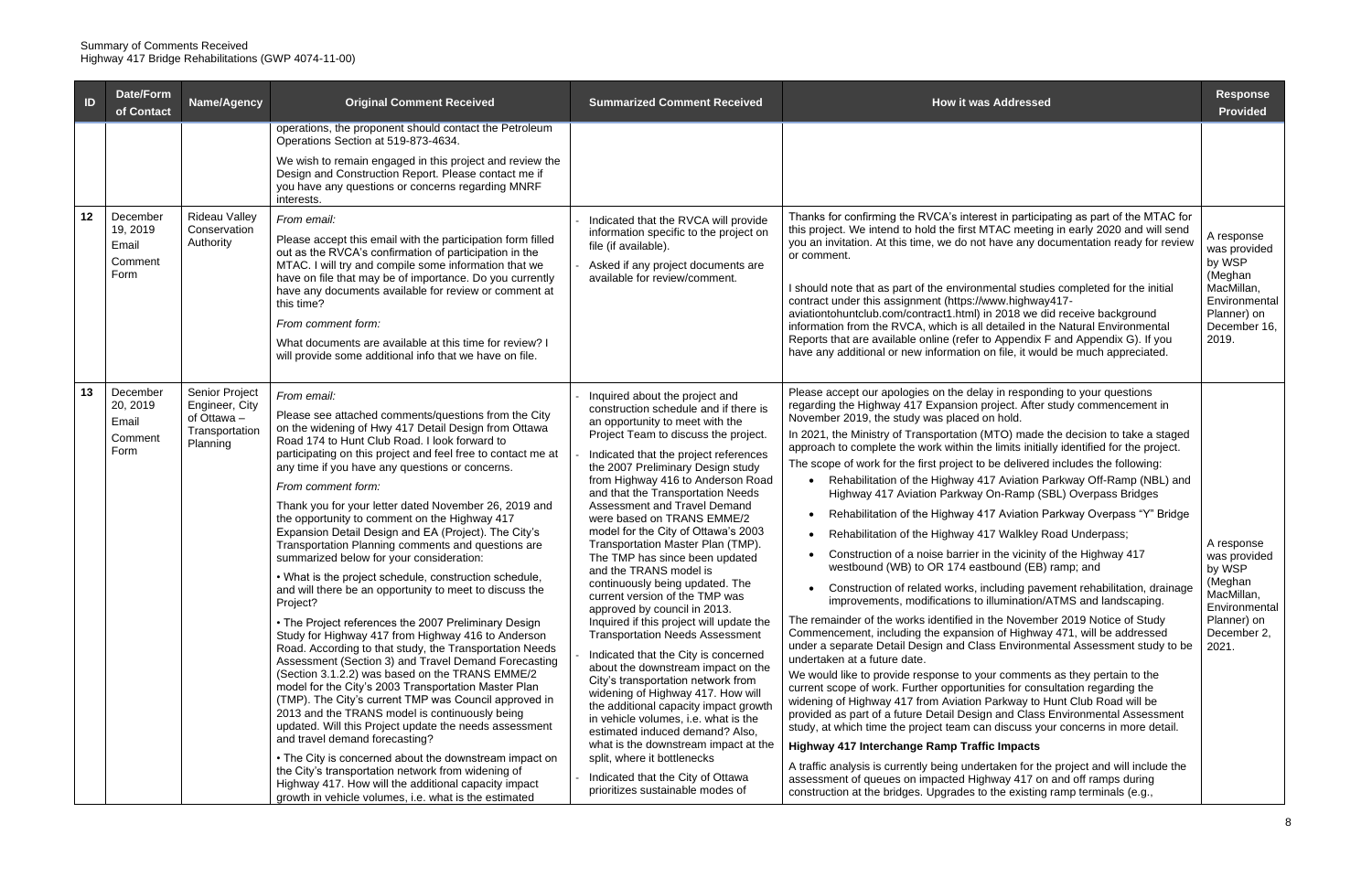| ID | Date/Form<br>of Contact     | Name/Agency                                             | <b>Original Comment Received</b>                                                                                                                                                                                                                                                                                                                                                                                                                                                                                                                                                                                                                                                                                                                                                                                                                                                                                                                                                                                                                                                                                                                                                                                                                                                                                                                                                                                                                                                                                                                                                                                                                                                                                                                                                                                                                                                       | <b>Summarized Comment Received</b>                                                                                                                                                                                                                                                                                                                                                                                                                                          | <b>How it was Addressed</b>                                                                                                                                                                                                                                                                                                                                                                                                                                                                                                                                                                                                                                                                                                                                                                                                                                                                                                                                                                                                                                                                                                                                                                                                                                                                                                                                                                                                                                                                                                                   | <b>Response</b><br><b>Provided</b> |
|----|-----------------------------|---------------------------------------------------------|----------------------------------------------------------------------------------------------------------------------------------------------------------------------------------------------------------------------------------------------------------------------------------------------------------------------------------------------------------------------------------------------------------------------------------------------------------------------------------------------------------------------------------------------------------------------------------------------------------------------------------------------------------------------------------------------------------------------------------------------------------------------------------------------------------------------------------------------------------------------------------------------------------------------------------------------------------------------------------------------------------------------------------------------------------------------------------------------------------------------------------------------------------------------------------------------------------------------------------------------------------------------------------------------------------------------------------------------------------------------------------------------------------------------------------------------------------------------------------------------------------------------------------------------------------------------------------------------------------------------------------------------------------------------------------------------------------------------------------------------------------------------------------------------------------------------------------------------------------------------------------------|-----------------------------------------------------------------------------------------------------------------------------------------------------------------------------------------------------------------------------------------------------------------------------------------------------------------------------------------------------------------------------------------------------------------------------------------------------------------------------|-----------------------------------------------------------------------------------------------------------------------------------------------------------------------------------------------------------------------------------------------------------------------------------------------------------------------------------------------------------------------------------------------------------------------------------------------------------------------------------------------------------------------------------------------------------------------------------------------------------------------------------------------------------------------------------------------------------------------------------------------------------------------------------------------------------------------------------------------------------------------------------------------------------------------------------------------------------------------------------------------------------------------------------------------------------------------------------------------------------------------------------------------------------------------------------------------------------------------------------------------------------------------------------------------------------------------------------------------------------------------------------------------------------------------------------------------------------------------------------------------------------------------------------------------|------------------------------------|
|    |                             |                                                         | induced demand? Also, what is the downstream impact at<br>the split, where it bottlenecks?<br>• The City places a priority on sustainable modes of<br>transportation (walking, cycling, transit) and where an<br>opportunity arises, improves transportation infrastructure<br>for the safety and comfort of pedestrians and cyclists.<br>The Highway 417 widening will increase the volume of<br>traffic on the free flow on and off ramps and will impact<br>vulnerable road users. What is the impact of additional<br>traffic volume on queue lengths at the signalized<br>intersections of the off ramps and what measures will be<br>implemented to improve the safety and comfort of<br>pedestrians and cyclists at these intersections?<br>• Related to the priority for sustainable modes of<br>transportation, the City also considers widening for high<br>occupancy vehicle (HOV) lanes in place of general-<br>purpose lanes to promote carpooling and transit priority.<br>Similar to the HOV lanes that MTO implemented along<br>Highway 417 in Kanata, will the Highway 417 widening<br>consider HOV lanes? Doing so will help achieve the<br>City's sustainable objectives as it provides the opportunity<br>to implement continuous HOV lanes from east to west<br>within the Ottawa area.<br>• The City is rewriting its Official Plan and a key policy<br>direction is more growth by intensification. What will be<br>the impact on land use and urban sprawl from this<br>highway widening?<br>. On January 29, 2020, City Council will be approving the<br>City's Climate Change Master Plan that sets new targets<br>to reduce greenhouse gas (GHG) emissions by specific<br>dates. Will this Project consider climate change as part of<br>the environmental assessment and how will it impact the<br>GHG emissions and overall vehicle kilometres travelled? | transportation and enquired if the<br>widening will include HOV lanes.<br>Asked what the impact on land use<br>and urban sprawl is from this<br>highway widening.<br>The City's Climate Change Master<br>Plan will be approved by Council on<br>January 29, 2020, which sets new<br>targets to reduce GHG emissions by<br>specific dates. Asked if the Project<br>considers climate change and how it<br>impacts GHG emissions and overall<br>vehicle kilometres travelled. | addition of signalized intersections) are not included as part of the Detail Design<br>scope of work. During construction, pedestrian and cyclist passage through work<br>zones will be maintained.<br>We will review updated TRANS model information to inform traffic growth<br>assumptions as part of the traffic analysis that will be completed as part of this<br>Detail Design study; the focus of the traffic analysis will be on queuing and<br>impacts during construction of the proposed works.<br><b>Schedule and Next Steps</b><br>Detail Design for the current study is anticipated to be completed in early 2022;<br>with construction occurring in late 2022. Please note the construction schedule is<br>subject to MTO's regional priorities and funding.<br>We encourage your continued participation in this current study and have<br>enclosed an invitation to participate in an online Public Information Centre (PIC)<br>to be held for this project from December 6, 2021 to December 20, 2021 on the<br>project website at www.highway417-aviationtohuntclub.com/contract2. Please<br>also note that the GWP number for this project has changed to GWP 4074-11-00<br>(newspaper notices published in November 2019 referenced two GWP numbers,<br>GWP 4074-11-00 and GWP 4099-11-00) and that all future correspondence will<br>reference the new number.<br>We appreciate your interest in this study. Should you have any further questions<br>or concerns, please do not hesitate to contact the undersigned. |                                    |
| 14 | January 2,<br>2020<br>Email | Fire Protection<br>Engineer,<br>Ottawa Fire<br>Services | From Email:<br>I would like to be invited to the MTAC meetings (hopefully<br>there will be video or teleconferencing options?).<br>I don't have an electronic version of the form, but here<br>are my details:<br>City of Ottawa - Fire Services<br>Yes I'll participate in MTAC<br>613-580-2424 x 24119<br>613-913-2747<br>Allan.evans@ottawa.ca<br>Email preferred<br>No questions/concerns                                                                                                                                                                                                                                                                                                                                                                                                                                                                                                                                                                                                                                                                                                                                                                                                                                                                                                                                                                                                                                                                                                                                                                                                                                                                                                                                                                                                                                                                                          | Requested an invitation to the MTAC<br>meetings and asked if video or<br>teleconferencing options will be made<br>available.<br>Provided contact information and<br>indicated no questions or concerns.<br>Requested correspondence through<br>email.                                                                                                                                                                                                                       | Contact information updated for future correspondence.                                                                                                                                                                                                                                                                                                                                                                                                                                                                                                                                                                                                                                                                                                                                                                                                                                                                                                                                                                                                                                                                                                                                                                                                                                                                                                                                                                                                                                                                                        | No response<br>required            |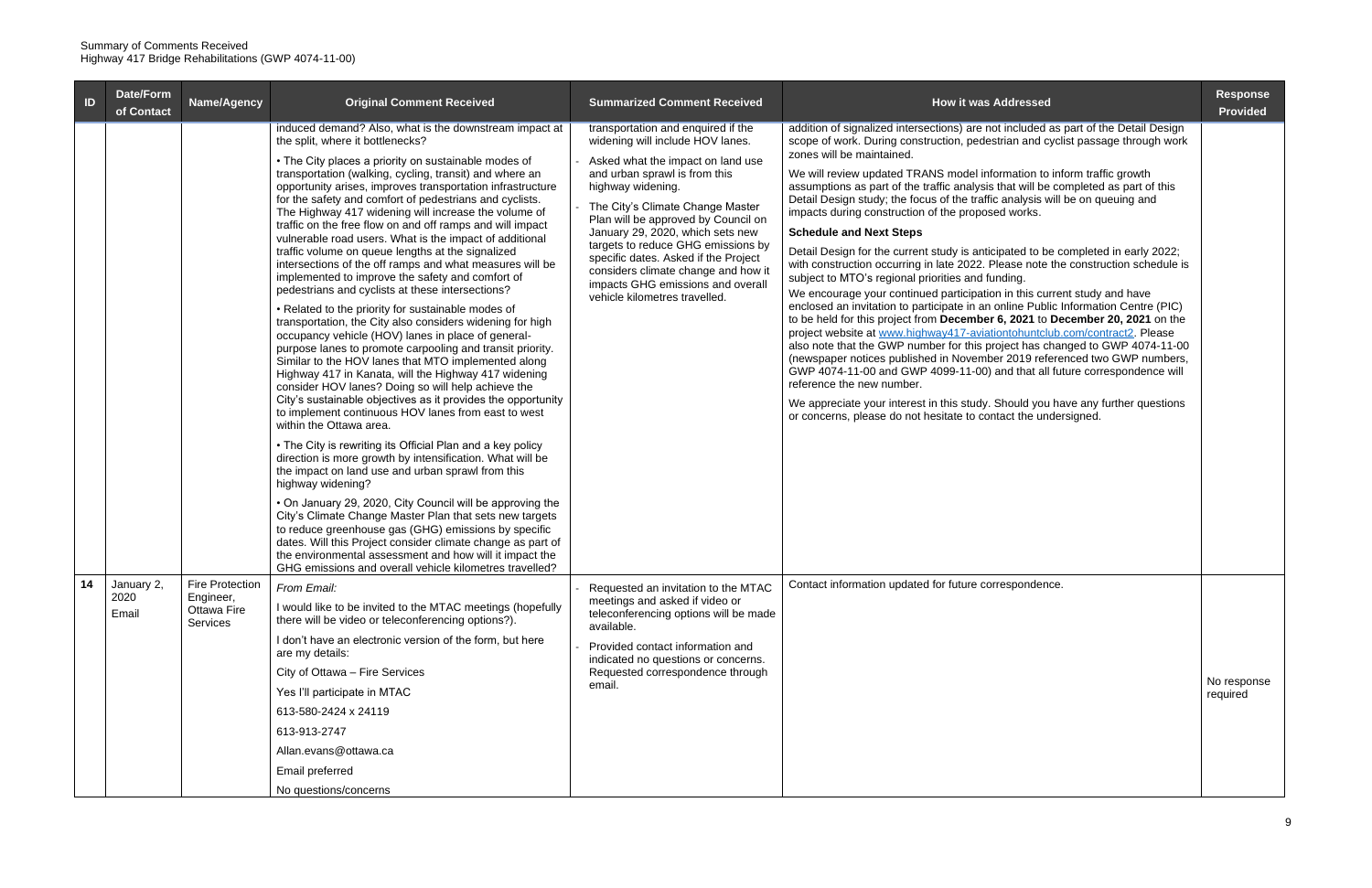| $\blacksquare$ | Date/Form<br>of Contact       | Name/Agency                                                     | <b>Original Comment Received</b>                                                                                                                                                                                                                                                                                                                                                                                                                                                                                                                                                                                                                                                                                                                                                                                                                                                                                                                                                                                                                                                                                                                                                                                                                                                                                                                                                                                                                                                                                                                                                                                                                                                                                                                                                                                                                                                            | <b>Summarized Comment Received</b>                                                                                                                                                                                                                                                                                                                                                                                                                                                                                                                                                                                                                                                                                                                                                                                                                                                                                                                                                                                                                                                                                                                                                                                                                                                                                                                                                                                                                                                                                                                                               | <b>How it was Addressed</b>                                                                                                                                                                                                                                                                                                                                                                                                                                                                                                                                                                                                                                                                                                                                                                                                                                                                                                                                                                                                                                                                                                                                                                                                                                                                                                                                                                                                                                                                                                                                                                                                                                                                                                                                                                                                                                                                                                                                                                                                                                                                                                                                                                                                                                                                                                                                                                                                                                                                                                                                                                                                                                                                                                                                                                                                                                                       | <b>Response</b><br><b>Provided</b>                                                                                    |
|----------------|-------------------------------|-----------------------------------------------------------------|---------------------------------------------------------------------------------------------------------------------------------------------------------------------------------------------------------------------------------------------------------------------------------------------------------------------------------------------------------------------------------------------------------------------------------------------------------------------------------------------------------------------------------------------------------------------------------------------------------------------------------------------------------------------------------------------------------------------------------------------------------------------------------------------------------------------------------------------------------------------------------------------------------------------------------------------------------------------------------------------------------------------------------------------------------------------------------------------------------------------------------------------------------------------------------------------------------------------------------------------------------------------------------------------------------------------------------------------------------------------------------------------------------------------------------------------------------------------------------------------------------------------------------------------------------------------------------------------------------------------------------------------------------------------------------------------------------------------------------------------------------------------------------------------------------------------------------------------------------------------------------------------|----------------------------------------------------------------------------------------------------------------------------------------------------------------------------------------------------------------------------------------------------------------------------------------------------------------------------------------------------------------------------------------------------------------------------------------------------------------------------------------------------------------------------------------------------------------------------------------------------------------------------------------------------------------------------------------------------------------------------------------------------------------------------------------------------------------------------------------------------------------------------------------------------------------------------------------------------------------------------------------------------------------------------------------------------------------------------------------------------------------------------------------------------------------------------------------------------------------------------------------------------------------------------------------------------------------------------------------------------------------------------------------------------------------------------------------------------------------------------------------------------------------------------------------------------------------------------------|-----------------------------------------------------------------------------------------------------------------------------------------------------------------------------------------------------------------------------------------------------------------------------------------------------------------------------------------------------------------------------------------------------------------------------------------------------------------------------------------------------------------------------------------------------------------------------------------------------------------------------------------------------------------------------------------------------------------------------------------------------------------------------------------------------------------------------------------------------------------------------------------------------------------------------------------------------------------------------------------------------------------------------------------------------------------------------------------------------------------------------------------------------------------------------------------------------------------------------------------------------------------------------------------------------------------------------------------------------------------------------------------------------------------------------------------------------------------------------------------------------------------------------------------------------------------------------------------------------------------------------------------------------------------------------------------------------------------------------------------------------------------------------------------------------------------------------------------------------------------------------------------------------------------------------------------------------------------------------------------------------------------------------------------------------------------------------------------------------------------------------------------------------------------------------------------------------------------------------------------------------------------------------------------------------------------------------------------------------------------------------------------------------------------------------------------------------------------------------------------------------------------------------------------------------------------------------------------------------------------------------------------------------------------------------------------------------------------------------------------------------------------------------------------------------------------------------------------------------------------------------------|-----------------------------------------------------------------------------------------------------------------------|
| 15             | January 21,<br>2020<br>Email  | Program<br>Manager,<br>Trains and<br>Systems, City<br>of Ottawa | From Email:<br>As this is only the study at this time, please keep us in the<br>loop and engaged once your assessment has been<br>completed and detailed plans are able to be reviewed.                                                                                                                                                                                                                                                                                                                                                                                                                                                                                                                                                                                                                                                                                                                                                                                                                                                                                                                                                                                                                                                                                                                                                                                                                                                                                                                                                                                                                                                                                                                                                                                                                                                                                                     | Requested to participate in the<br>project and receive future<br>correspondence once assessment<br>and detailed plans are ready for<br>review.                                                                                                                                                                                                                                                                                                                                                                                                                                                                                                                                                                                                                                                                                                                                                                                                                                                                                                                                                                                                                                                                                                                                                                                                                                                                                                                                                                                                                                   | Contact information updated for future correspondence.                                                                                                                                                                                                                                                                                                                                                                                                                                                                                                                                                                                                                                                                                                                                                                                                                                                                                                                                                                                                                                                                                                                                                                                                                                                                                                                                                                                                                                                                                                                                                                                                                                                                                                                                                                                                                                                                                                                                                                                                                                                                                                                                                                                                                                                                                                                                                                                                                                                                                                                                                                                                                                                                                                                                                                                                                            | No response<br>required.                                                                                              |
| 16             | February 13,<br>2020<br>Email | Heritage<br>Planner /<br><b>MHSTCI</b>                          | From Email:<br>Please find attached the Ministry of Heritage, Sport,<br>Tourism and Culture Industries' letter acknowledging the<br>receipt of your Notice of Commencement. Apologies for<br>the delay in responding. If you have any further<br>questions, please do not hesitate to contact Kimberly<br>Livingstone.<br>From Letter:<br>Thank you for providing the Ministry of Heritage, Sport,<br>Tourism and Culture Industries (MHSTCI) with the Notice<br>of Commencement for the above-referenced project.<br>MHSTCI's interest in this Environmental Assessment<br>(EA) project relates to its mandate of conserving<br>Ontario's cultural heritage, which includes:<br>• archaeological resources, including land and marine;<br>• built heritage resources, including bridges and<br>monuments; and,<br>• cultural heritage landscapes.<br>Under the Class Environmental Assessment for<br>Provincial Transportation Facilities, proponents are<br>required to:<br>• identify existing environmental conditions and<br>sensitivities,<br>• identify potential environmental impacts; and<br>• describe proposed measures to mitigate potential<br>negative impacts.<br><b>Project Summary</b><br>The Ministry of Transportation has retained WSP to<br>complete the Detail Design and Environmental<br>Assessment (EA) for the expansion of Highway 417 by<br>one lane in each direction from Ottawa Road to 174 Hunt<br>Club Road in the City of Ottawa (GWP 4099-11-00). WSP<br>has also been retained to complete the Detail Design and<br>EA study for the rehabilitation or replacement of ten<br>bridges and structural culverts within the limits of the<br>highway widening (GWP-4074-11-00).<br><b>Identifying Cultural Heritage Resources</b><br>While some cultural heritage resources may have already<br>been formally identified, others may be identified through | Indicated that the MHSTCI's interest<br>in the project relates to its mandate of<br>conserving Ontario's cultural<br>heritage, including: archaeological<br>resources, including land and marine;<br>built heritage resources, including<br>bridges and monuments; and cultural<br>heritage landscapes.<br>Noted a summary of the project and<br>that other cultural heritage resources<br>may be identified through<br>assessment of the Standards and<br>Guidelines for Conservation of<br>Provincial Heritage Properties.<br>Mentioned that the EA may impact<br>archaeological resources and<br>requested confirmation that the study<br>area has been screen for<br>archaeological potential. Noted the<br>following MHSTCI resource: Criteria<br>for Evaluating Archaeological<br>Potential<br>Stated that if the project area exhibits<br>archaeological potential, then an<br>Archaeological Assessment is<br>necessary and must be undertaken<br>by an archaeologist licensed under<br>the Ontario Heritage Association.<br>Noted that archaeological<br>assessments must conform to the<br>Standards and Guidelines for<br>Consultants Archaeologists (2011)<br>and that the licensed archaeologist is<br>to submit all completed<br>archaeological assessment to<br>MHSTCI for review.<br>Mentioned the following resources to<br>assist with determining if a Cultural<br>Heritage Assessment Report,<br><b>Cultural Heritage Evaluation Report</b><br>and/or Heritage Impact Assessment<br>are needed: MTO's Environmental<br>Guide for Built Heritage and Cultural | Please accept our apologies on the delay in responding to your questions<br>regarding the Highway 417 Expansion project. After study commencement in<br>November 2019, the study was placed on hold.<br>In 2021, the Ministry of Transportation (MTO) made the decision to take a staged<br>approach to complete the work within the limits initially identified for the project.<br>The scope of work for the first project to be delivered includes the following:<br>Rehabilitation of the Highway 417 Aviation Parkway Off-Ramp (NBL) and<br>$\bullet$<br>Highway 417 Aviation Parkway On-Ramp (SBL) Overpass Bridges<br>Rehabilitation of the Highway 417 Aviation Parkway Overpass "Y" Bridge<br>$\bullet$<br>Rehabilitation of the Highway 417 Walkley Road Underpass;<br>$\bullet$<br>Construction of a noise barrier in the vicinity of the Highway 417<br>westbound (WB) to OR 174 eastbound (EB) ramp; and<br>Construction of related works, including pavement rehabilitation, drainage<br>$\bullet$<br>improvements, modifications to illumination/ATMS and landscaping.<br>The remainder of the works identified in the November 2019 Notice of Study<br>Commencement, including the expansion of Highway 471, will be addressed<br>under a separate Detail Design and Class Environmental Assessment study to be<br>undertaken at a future date.<br>The following provides an overview of the archaeological assessments and<br>cultural heritage assessments that have been completed for the current scope of<br>work.<br><b>Archaeological Resources</b><br>A Stage 1 Archaeological Assessment has been completed for the entire<br>Highway 417 East expansion limits, from Aviation Parkway to Hunt Club Road as<br>part of this assignment. The report is currently in draft form and will be submitted<br>to the Ministry of Heritage, Sport, Tourism and Culture Industries (MHSTCI) for<br>review and approval once finalized.<br>The results of the assessment indicated archaeological potential has been<br>removed from the parts of the study area that have been deeply and extensively<br>disturbed due to the construction of Highway 417, local roads, and their<br>associated rights-of-way. Additionally, archaeological potential is low in areas that<br>are low-lying and wet. These areas have been photo documented and no further<br>archaeological investigation is required. The remainder of the study area,<br>however, retains high potential for the presence of archaeological resources.<br>All areas found to retain archaeological potential must be subject to test pit survey<br>at 5 m intervals as per Section 2.1.2 of the Standards and Guidelines for<br>Consultant Archaeologists (2011). This recommendation includes areas such as<br>wood lots, bush lots, manicured lawns, and areas of scrub overgrowth. Test pit | A response<br>was provided<br>by WSP<br>(Meghan<br>MacMillan,<br>Environmental<br>Planner) on<br>December 2,<br>2021. |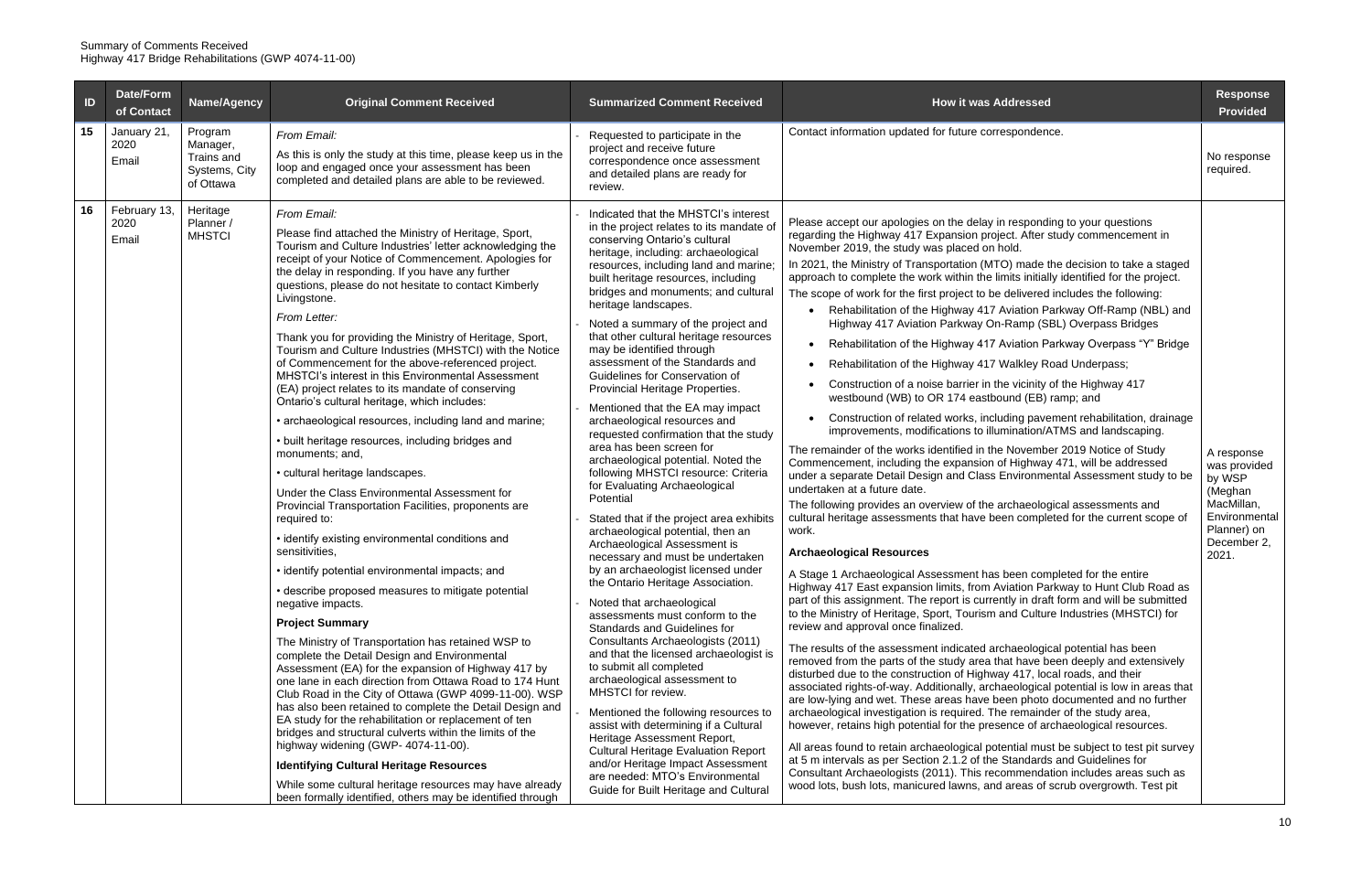| $\blacksquare$ | Date/Form<br>of Contact | Name/Agency | <b>Original Comment Received</b>                                                                                                                                                                                                                                                                                                                                                                                                                                                                                                                                                                                                                                                                                                                                                                                                                                                                                                                                                                                                                                                                                                                                                                                                                                                                                                                                                                                                                                                                                                                                                                                                                                                                                                                                                                                                                                                                                                                                                                                                                                                                                                                                                                                                                                                                                                                                                                                                                                                                                                                                                               | <b>Summarized Comment Received</b>                                                                                                                                                                                                                                                                                                                                                                                                                                                                                                                                                                                                                                                                                                                                                                                                                                                                                                                                                                                                                                                                                                                                                                                                                                                                                                                                                                                                                                                                                                  | <b>How it was Addressed</b>                                                                                                                                                                                                                                                                                                                                                                                                                                                                                                                                                                                                                                                                                                                                                                                                                                                                                                                                                                                                                                                                                                                                                                                                                                                                                                                                                                                                                                                                                                                                                                                                                                                                                                                                                                                                                                                                                                                                                                                                    | <b>Response</b><br><b>Provided</b> |
|----------------|-------------------------|-------------|------------------------------------------------------------------------------------------------------------------------------------------------------------------------------------------------------------------------------------------------------------------------------------------------------------------------------------------------------------------------------------------------------------------------------------------------------------------------------------------------------------------------------------------------------------------------------------------------------------------------------------------------------------------------------------------------------------------------------------------------------------------------------------------------------------------------------------------------------------------------------------------------------------------------------------------------------------------------------------------------------------------------------------------------------------------------------------------------------------------------------------------------------------------------------------------------------------------------------------------------------------------------------------------------------------------------------------------------------------------------------------------------------------------------------------------------------------------------------------------------------------------------------------------------------------------------------------------------------------------------------------------------------------------------------------------------------------------------------------------------------------------------------------------------------------------------------------------------------------------------------------------------------------------------------------------------------------------------------------------------------------------------------------------------------------------------------------------------------------------------------------------------------------------------------------------------------------------------------------------------------------------------------------------------------------------------------------------------------------------------------------------------------------------------------------------------------------------------------------------------------------------------------------------------------------------------------------------------|-------------------------------------------------------------------------------------------------------------------------------------------------------------------------------------------------------------------------------------------------------------------------------------------------------------------------------------------------------------------------------------------------------------------------------------------------------------------------------------------------------------------------------------------------------------------------------------------------------------------------------------------------------------------------------------------------------------------------------------------------------------------------------------------------------------------------------------------------------------------------------------------------------------------------------------------------------------------------------------------------------------------------------------------------------------------------------------------------------------------------------------------------------------------------------------------------------------------------------------------------------------------------------------------------------------------------------------------------------------------------------------------------------------------------------------------------------------------------------------------------------------------------------------|--------------------------------------------------------------------------------------------------------------------------------------------------------------------------------------------------------------------------------------------------------------------------------------------------------------------------------------------------------------------------------------------------------------------------------------------------------------------------------------------------------------------------------------------------------------------------------------------------------------------------------------------------------------------------------------------------------------------------------------------------------------------------------------------------------------------------------------------------------------------------------------------------------------------------------------------------------------------------------------------------------------------------------------------------------------------------------------------------------------------------------------------------------------------------------------------------------------------------------------------------------------------------------------------------------------------------------------------------------------------------------------------------------------------------------------------------------------------------------------------------------------------------------------------------------------------------------------------------------------------------------------------------------------------------------------------------------------------------------------------------------------------------------------------------------------------------------------------------------------------------------------------------------------------------------------------------------------------------------------------------------------------------------|------------------------------------|
|                |                         |             | assessment. Please note that the Standards and<br>Guidelines for Conservation of Provincial Heritage<br>Properties (S&Gs), prepared pursuant to Section 25.2 of<br>the Ontario Heritage Act (OHA), came into effect on July<br>1, 2010. They apply to property that is owned or<br>controlled by the Crown in right of Ontario or by a<br>prescribed public body. All Ontario government ministries<br>and public bodies that are prescribed under Ontario<br>Regulation 157/10 must comply with the S&Gs.<br><b>Archaeological Resources</b><br>This EA project may impact archaeological resources.<br>Please confirm whether the study area has been<br>screened for archaeological potential and/or is the subject<br>of an archaeological assessment. The ministry's Criteria<br>for Evaluating Archaeological Potential can assist you to<br>determine if an archaeological assessment is needed.<br>If it is determined that the project area exhibits<br>archaeological potential, then an Archaeological<br>Assessment is necessary and must be undertaken by an<br>archaeologist licenced under the OHA. This includes any<br>temporary roads, detours or work areas associated with<br>the project.<br>Archaeological assessment reports must conform to the<br>Standards and Guidelines for Consultants Archaeologists<br>(2011). The licensed archaeologist will submit all<br>completed archaeological assessment reports directly to<br>MHSTCI for review.<br><b>Built Heritage and Cultural Heritage Landscapes</b><br>This EA project may impact built heritage resources and<br>cultural heritage landscapes. Please confirm whether the<br>study area has been screened for built heritage resources<br>or cultural heritage landscapes and/or is the subject of a<br>cultural heritage assessment. MTO's Environmental<br>Guide for Built Heritage and Cultural Heritage Landscape<br>(2007) and Ontario Heritage Bridge Guidelines for<br>Provincially Owned Bridges and MHSTCI's Criteria for<br>Evaluating Potential for Built Heritage Resources and<br>Cultural Heritage Landscapes can assist you to<br>determine if a Cultural Heritage Assessment Report,<br>Cultural Heritage Evaluation Report and/or Heritage<br>Impact Assessment is needed.<br>Cultural heritage reports are to be undertaken by a<br>qualified person who has expertise, recent experience<br>and knowledge relevant to the type of cultural heritage<br>resources being considered and the nature of the project<br>being proposed.<br>Community input should be sought to identify locally | Heritage Landscape (2007) and<br>Ontario Heritage Bridge Guidelines<br>for Provincially Owned Bridges and<br><b>MHSTCI's Criteria for Evaluating</b><br><b>Potential for Built Heritage Resources</b><br>and Cultural Heritage Landscapes.<br>Stated that cultural heritage reports<br>are to be undertaken by a qualified<br>person who has expertise, recent<br>experience and knowledge relevant<br>to the type of cultural heritage<br>resources being considered and the<br>nature of the project being proposed.<br>Recognized that community input<br>should be sought to identify locally<br>recognized and potential cultural<br>heritage resources. Sources include,<br>but are not limited to, municipal<br>heritage committees, historical<br>societies and other local heritage<br>organizations.<br>Emphasized that cultural heritage<br>resources are often of critical<br>importance to Indigenous<br>communities. Indigenous<br>communities may have knowledge<br>that can contribute to the<br>identification of cultural heritage<br>resources, and we suggest that any<br>engagement with Indigenous<br>communities includes a discussion<br>about known or potential cultural<br>heritage resources that are of value<br>to them.<br>Stated that technical cultural heritage<br>studies and their recommendations<br>are part of the EA and should be<br>included in the environmental study<br>report. If no cultural heritage impacts<br>are anticipated, this is to be<br>mentioned in the final EA report. | survey can be increased to 10 m intervals in areas of confirmed disturbance<br>based on professional judgement.<br>No areas identified to have archaeological potential will be impacted by the<br>proposed works associated with the current project.<br><b>Built Heritage</b><br>The Highway 417 bridges that are proposed to be rehabilitated under this<br>assignment include:<br>Highway 417 Aviation Parkway Off-Ramp (NBL) and Highway 417<br>Aviation Parkway On-Ramp (SBL) Overpass Bridges<br>Highway 417 Aviation Parkway Overpass "Y" Bridge<br>Highway 417 Walkley Road Underpass;<br>All four bridges were screened during the Preliminary Design and Environmental<br>Assessment study for the rehabilitation and replacement of the bridges (GWP<br>4074-11-00) and were found to not have any heritage value or interest. No further<br>heritage assessments are required for these bridges.<br>We encourage your continued participation in this current study and have<br>enclosed an invitation to participate in an online Public Information Centre (PIC)<br>to be held for this project from December 6, 2021 to December 20, 2021 on the<br>project website at www.highway417-aviationtohuntclub.com/contract2. Please<br>also note that the GWP number for this project has changed to GWP 4074-11-00<br>(newspaper notices published in November 2019 referenced two GWP numbers,<br>GWP 4074-11-00 and GWP 4099-11-00) and that all future correspondence will<br>reference the new number.<br>Upon completion of the Detail Design, a DCR will be prepared and filed for a 30-<br>day public review period. The DCR will document the Class EA process followed,<br>including a description of the Recommended Plan, potential environmental<br>effects, and the final mitigation plan. Please note that you will be notified directly<br>when the DCR is filed for the 30-day public review period.<br>Should you require additional information, please feel free to contact the<br>undersigned. |                                    |
|                |                         |             | recognized and potential cultural heritage resources.                                                                                                                                                                                                                                                                                                                                                                                                                                                                                                                                                                                                                                                                                                                                                                                                                                                                                                                                                                                                                                                                                                                                                                                                                                                                                                                                                                                                                                                                                                                                                                                                                                                                                                                                                                                                                                                                                                                                                                                                                                                                                                                                                                                                                                                                                                                                                                                                                                                                                                                                          |                                                                                                                                                                                                                                                                                                                                                                                                                                                                                                                                                                                                                                                                                                                                                                                                                                                                                                                                                                                                                                                                                                                                                                                                                                                                                                                                                                                                                                                                                                                                     |                                                                                                                                                                                                                                                                                                                                                                                                                                                                                                                                                                                                                                                                                                                                                                                                                                                                                                                                                                                                                                                                                                                                                                                                                                                                                                                                                                                                                                                                                                                                                                                                                                                                                                                                                                                                                                                                                                                                                                                                                                |                                    |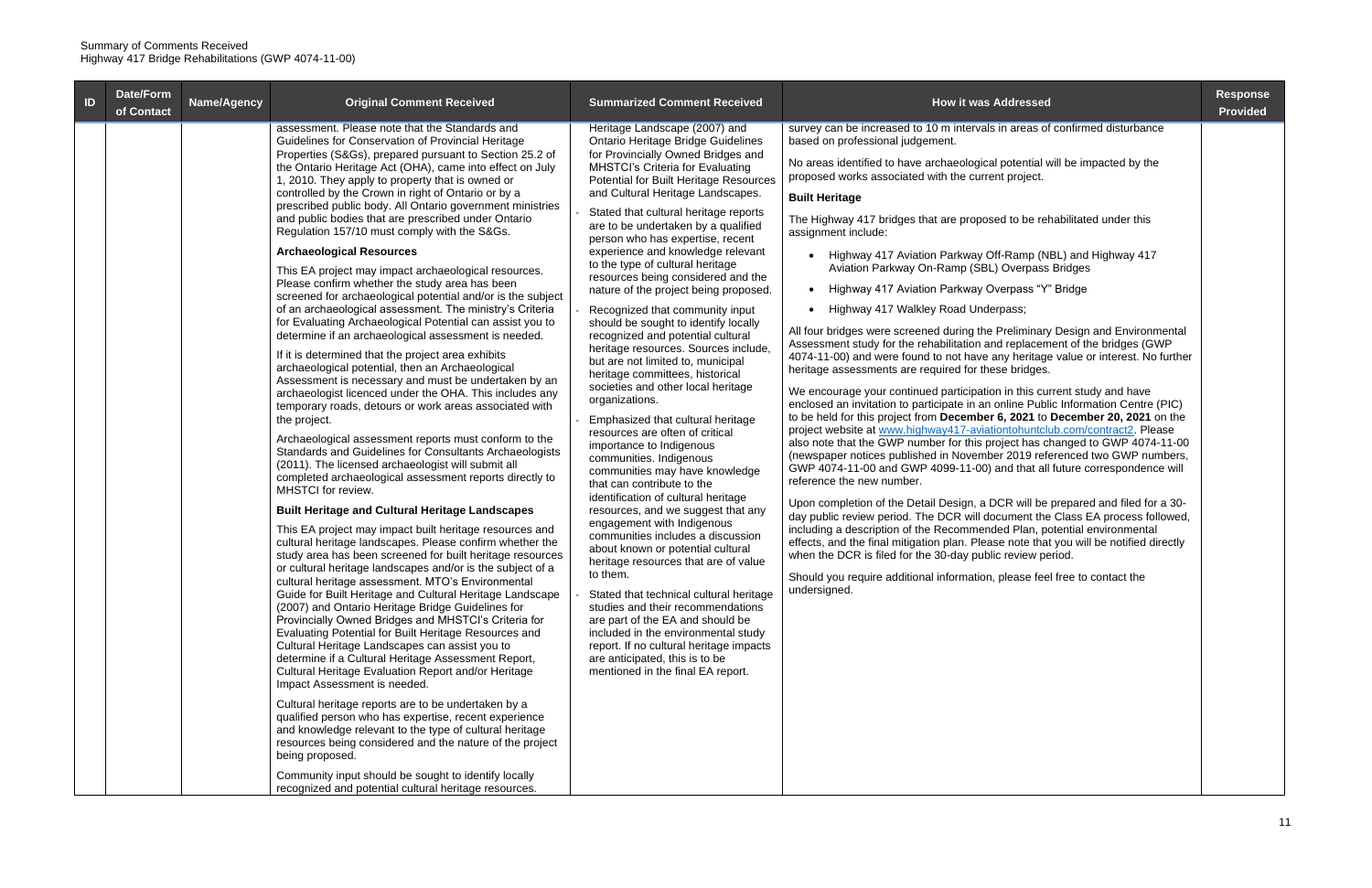| ID | Date/Form<br>of Contact | Name/Agency | <b>Original Comment Received</b>                                                                                                                                                                                                                                                                                                                                                                                                                                                                                                                                                       | <b>Summarized Comment Received</b> | <b>How it was Addressed</b> | <b>Response</b><br><b>Provided</b> |
|----|-------------------------|-------------|----------------------------------------------------------------------------------------------------------------------------------------------------------------------------------------------------------------------------------------------------------------------------------------------------------------------------------------------------------------------------------------------------------------------------------------------------------------------------------------------------------------------------------------------------------------------------------------|------------------------------------|-----------------------------|------------------------------------|
|    |                         |             | Sources include, but are not limited to, municipal heritage<br>committees, historical societies and other local heritage<br>organizations.                                                                                                                                                                                                                                                                                                                                                                                                                                             |                                    |                             |                                    |
|    |                         |             | Cultural heritage resources are often of critical<br>importance to Indigenous communities. Indigenous<br>communities may have knowledge that can contribute to<br>the identification of cultural heritage resources, and we<br>suggest that any engagement with Indigenous<br>communities includes a discussion about known or<br>potential cultural heritage resources that are of value to<br>them.                                                                                                                                                                                  |                                    |                             |                                    |
|    |                         |             | <b>Bridges and Culverts</b>                                                                                                                                                                                                                                                                                                                                                                                                                                                                                                                                                            |                                    |                             |                                    |
|    |                         |             | Should this project impact any bridges please determine<br>whether the structure is:                                                                                                                                                                                                                                                                                                                                                                                                                                                                                                   |                                    |                             |                                    |
|    |                         |             | • included on the Ontario Heritage Bridge List                                                                                                                                                                                                                                                                                                                                                                                                                                                                                                                                         |                                    |                             |                                    |
|    |                         |             | • listed in MTO's Heritage Bridges: Identification<br>and Assessment Guide, Ontario 1945-1965                                                                                                                                                                                                                                                                                                                                                                                                                                                                                          |                                    |                             |                                    |
|    |                         |             | 40 years or older and not listed in the above<br>Guide                                                                                                                                                                                                                                                                                                                                                                                                                                                                                                                                 |                                    |                             |                                    |
|    |                         |             | locally or regionally unusual<br>$\bullet$                                                                                                                                                                                                                                                                                                                                                                                                                                                                                                                                             |                                    |                             |                                    |
|    |                         |             | If the proposed work involves a culvert, please note that<br>the Ministry of Transportation (MTO) has developed the<br>following reference materials, which should be consulted<br>when dealing with culverts:                                                                                                                                                                                                                                                                                                                                                                         |                                    |                             |                                    |
|    |                         |             | <b>Heritage Assessment of Structural Culverts</b>                                                                                                                                                                                                                                                                                                                                                                                                                                                                                                                                      |                                    |                             |                                    |
|    |                         |             | <b>Structural Culvert Heritage Screening Form</b>                                                                                                                                                                                                                                                                                                                                                                                                                                                                                                                                      |                                    |                             |                                    |
|    |                         |             | <b>Heritage Screening Report for Structural Culverts</b>                                                                                                                                                                                                                                                                                                                                                                                                                                                                                                                               |                                    |                             |                                    |
|    |                         |             | <b>Environmental Assessment Reporting</b>                                                                                                                                                                                                                                                                                                                                                                                                                                                                                                                                              |                                    |                             |                                    |
|    |                         |             | All technical cultural heritage studies and their<br>recommendations are to be addressed and incorporated<br>into EA projects. Please advise MHSTCI whether any<br>technical cultural heritage studies were (or will be)<br>completed for this EA project, and provide them to<br>MHSTCI before issuing a Notice of Completion or<br>commencing any work on the site. If it is determined that<br>no cultural heritage resources are impacted and/or that<br>technical studies are not warranted, this should be<br>documented, summarised and incorporated in the final<br>EA report. |                                    |                             |                                    |
|    |                         |             | Thank you for consulting MHSTCI on this project and<br>please continue to do so throughout the EA process. If<br>you have any questions or require clarification, do not<br>hesitate to contact me.                                                                                                                                                                                                                                                                                                                                                                                    |                                    |                             |                                    |
|    |                         |             | Joseph Harvey                                                                                                                                                                                                                                                                                                                                                                                                                                                                                                                                                                          |                                    |                             |                                    |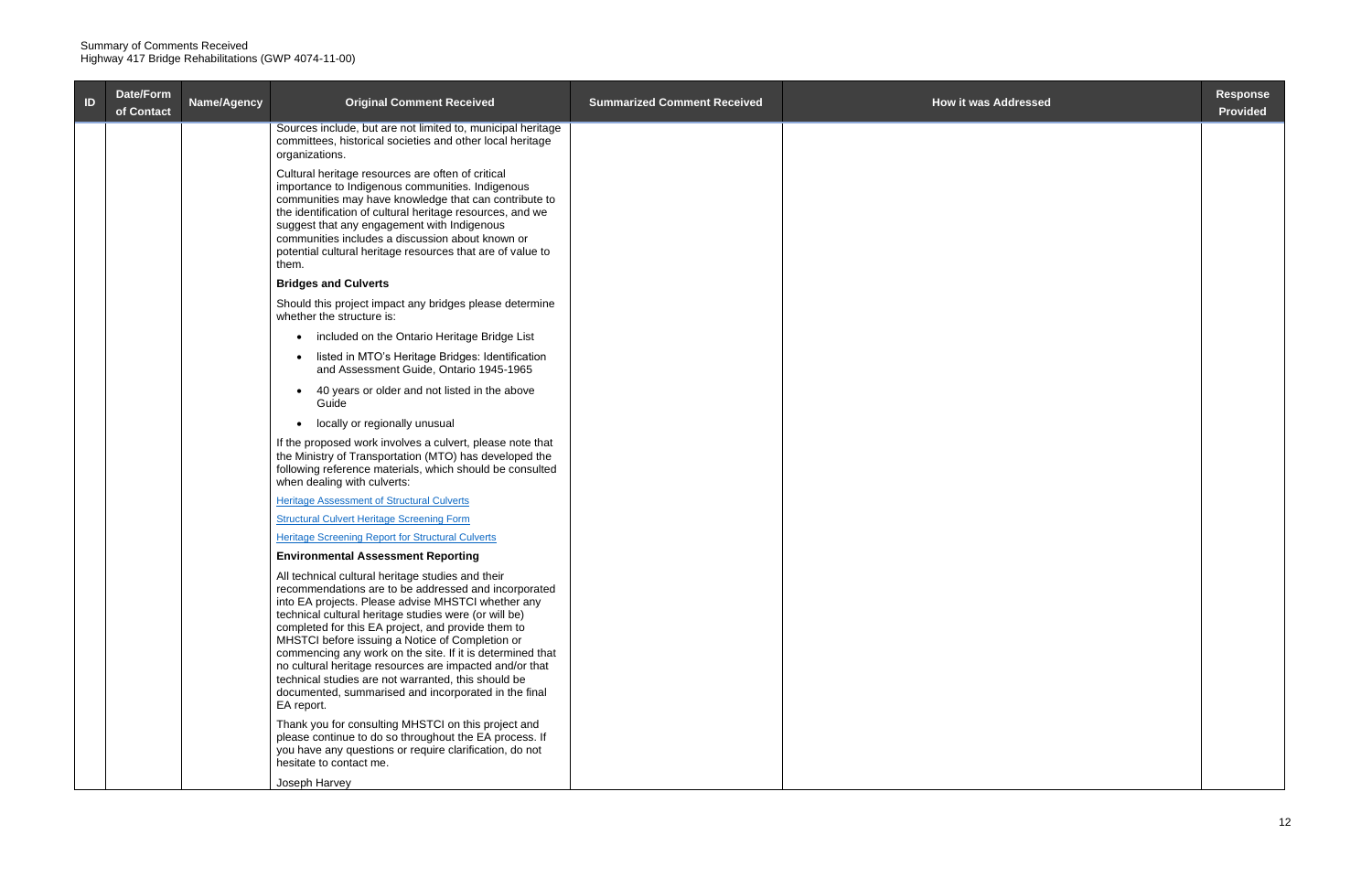| Date/Form<br>$\blacksquare$<br>of Contact | Name/Agency                | <b>Original Comment Received</b>                                                                                                                                                                                                                                                                                                                                                                                                                                                                                                                                                                                                                                                                                                                                                                                                                                                                                                                                                                                                                                                                                                                                                                                                                                                                                                                                                                                                              | <b>Summarized Comment Received</b>                                                                                                                                                                                                                                                                                                                                                                                                                                                                                                                                                                                                                                                                                                   | <b>How it was Addressed</b>                                                                                                                                                                                                                                                                                                                                                                                                                                                                                                                                                                                                                                                                                                                                                                                                                                                                                                                                                                                                                                                                                                                                                                                                                                                                                    | <b>Response</b><br><b>Provided</b>                                                                                    |
|-------------------------------------------|----------------------------|-----------------------------------------------------------------------------------------------------------------------------------------------------------------------------------------------------------------------------------------------------------------------------------------------------------------------------------------------------------------------------------------------------------------------------------------------------------------------------------------------------------------------------------------------------------------------------------------------------------------------------------------------------------------------------------------------------------------------------------------------------------------------------------------------------------------------------------------------------------------------------------------------------------------------------------------------------------------------------------------------------------------------------------------------------------------------------------------------------------------------------------------------------------------------------------------------------------------------------------------------------------------------------------------------------------------------------------------------------------------------------------------------------------------------------------------------|--------------------------------------------------------------------------------------------------------------------------------------------------------------------------------------------------------------------------------------------------------------------------------------------------------------------------------------------------------------------------------------------------------------------------------------------------------------------------------------------------------------------------------------------------------------------------------------------------------------------------------------------------------------------------------------------------------------------------------------|----------------------------------------------------------------------------------------------------------------------------------------------------------------------------------------------------------------------------------------------------------------------------------------------------------------------------------------------------------------------------------------------------------------------------------------------------------------------------------------------------------------------------------------------------------------------------------------------------------------------------------------------------------------------------------------------------------------------------------------------------------------------------------------------------------------------------------------------------------------------------------------------------------------------------------------------------------------------------------------------------------------------------------------------------------------------------------------------------------------------------------------------------------------------------------------------------------------------------------------------------------------------------------------------------------------|-----------------------------------------------------------------------------------------------------------------------|
|                                           |                            | On behalf of<br>Kimberly Livingstone<br>Heritage Planner (A)<br>Heritage Planning Unit<br>Kimberly.Livingstone@ontario.ca<br>Copied to: Peter Freure, Senior Project Engineer, MTO -<br>Eastern Region<br>John Hanna, Senior Environmental Planner, MTO<br>Eastern Region<br>Meghan MacMillan, Consultant Environmental Planner,<br><b>WSP</b>                                                                                                                                                                                                                                                                                                                                                                                                                                                                                                                                                                                                                                                                                                                                                                                                                                                                                                                                                                                                                                                                                                |                                                                                                                                                                                                                                                                                                                                                                                                                                                                                                                                                                                                                                                                                                                                      |                                                                                                                                                                                                                                                                                                                                                                                                                                                                                                                                                                                                                                                                                                                                                                                                                                                                                                                                                                                                                                                                                                                                                                                                                                                                                                                |                                                                                                                       |
| 16a   December 3<br>2021<br>Email         | Team Lead<br><b>MHSTCI</b> | No worries. Thanks for the update on this file!<br>We have reviewed the attached response and have the<br>following comments and observations:<br>Could you please advise the Project Information<br>Form number for the Stage 1 Archaeological<br>Assessment (AA)? This will help us to connect our<br>files internally.<br>Please note that archaeological concerns have not been<br>addressed until reports have been entered into the<br>Ontario Public Register of Archaeological Reports<br>whether those reports recommend that:<br>1. the archaeological assessment of the project<br>area is complete and<br>2. all archaeological sites identified by the<br>assessment are either of no further cultural<br>heritage value or interest (as per Section 48(3) of<br>the Ontario Heritage Act) or that mitigation of<br>impacts has been accomplished through an<br>avoidance and protection strategy.<br>Approval authorities, such as MTO, typically wait to<br>receive the MHSTCI's letter indicating that the AA<br>report(s) has been entered into the Register before<br>issuing a decision on the application as it can be used, for<br>example, to document that due diligence has been<br>undertaken.<br>Additionally, there has been some changes in our office<br>(see full MHSTCI contact below). For this project<br>(MHSTCI File number 0011878), could you please<br>update your contact list as follows?<br>Include: | MHSTCI inquired about the Project<br>Information form number for the<br>Stage 1 AA to connect the files<br>internally.<br>MHSTCI noted note that<br>archaeological concerns have<br>not been addressed until<br>reports have been entered into<br>the Ontario Public Register of<br>Archaeological Reports whether<br>those reports recommend that:<br>the archaeological assessment<br>of the project area is complete<br>and<br>all archaeological sites<br>identified by the assessment<br>are either of no further cultural<br>heritage value or interest (as<br>per Section 48(3) of the Ontario<br>Heritage Act) or that mitigation<br>of impacts has been<br>accomplished through an<br>avoidance and protection<br>strategy. | On behalf of the Ministry of Transportation (MTO), thank you for providing further<br>information on the archaeological assessment process as well as updated<br>MHSTCI contact information. We will be sure to update our contact list for future<br>correspondence on this study.<br>The PIF for the Stage 1 Archaeological Assessment is P1006-0037-2021. The<br>report was submitted to MHSTCI for review on December 16, 2021. We would<br>like to confirm that MTO will wait to receive the MHSTCI's letter indicating that the<br>report has been entered into MHSTCI's Register prior to tendering the contract for<br>construction.<br>We appreciate MHSTCI's continued participation in this study. Please find<br>enclosed a Notice of Completion to inform you that a Design and Construction<br>Report (DCR) has been filed and will be available from February 14, 2022 to<br>March 15, 2022 for a 30-day comment period. The DCR documents the Class EA<br>process followed, including a description of the Recommended Plan, potential<br>environmental effects and mitigation plan. The DCR is available on the project<br>website at www.highway417-aviationtohuntclub.com/contract2.<br>Should you have any further questions or comments, please feel free to contact<br>the Project Team. | A response<br>was provided<br>by WSP<br>(Meghan<br>MacMillan,<br>Environmental<br>Planner) on<br>February 10,<br>2022 |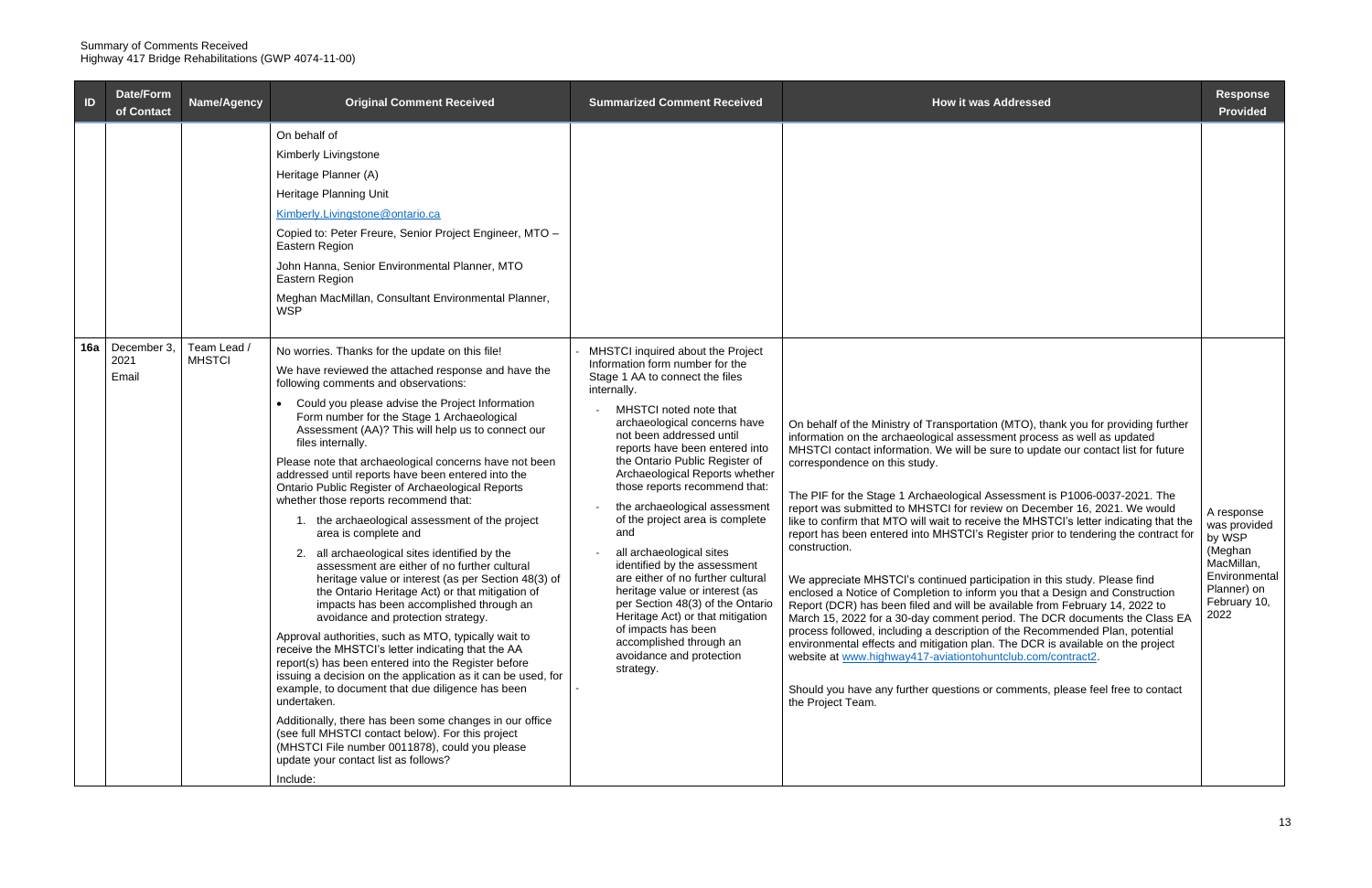| $\blacksquare$ | Date/Form<br>of Contact                                      | Name/Agency                                                    | <b>Original Comment Received</b>                                                                                                                                                                                                                                                                                                                                                                                                                                                                                                                                                                                                             | <b>Summarized Comment Received</b>                                                                                                                                                                                                                     | <b>How it was Addressed</b>                                                                                                                                                                                                                                                                                                                                                                                                                                                                                                                                                                                                                                                                                                                                                                                                                                                                                                                                                                                                                                                                                                                         | <b>Response</b><br><b>Provided</b>                                                                                    |
|----------------|--------------------------------------------------------------|----------------------------------------------------------------|----------------------------------------------------------------------------------------------------------------------------------------------------------------------------------------------------------------------------------------------------------------------------------------------------------------------------------------------------------------------------------------------------------------------------------------------------------------------------------------------------------------------------------------------------------------------------------------------------------------------------------------------|--------------------------------------------------------------------------------------------------------------------------------------------------------------------------------------------------------------------------------------------------------|-----------------------------------------------------------------------------------------------------------------------------------------------------------------------------------------------------------------------------------------------------------------------------------------------------------------------------------------------------------------------------------------------------------------------------------------------------------------------------------------------------------------------------------------------------------------------------------------------------------------------------------------------------------------------------------------------------------------------------------------------------------------------------------------------------------------------------------------------------------------------------------------------------------------------------------------------------------------------------------------------------------------------------------------------------------------------------------------------------------------------------------------------------|-----------------------------------------------------------------------------------------------------------------------|
|                |                                                              |                                                                | Karla Barboza, Team Lead - Heritage (Acting)  <br>Heritage Planning Unit (Heritage, Sport, Tourism and<br>Culture Industries)   416-660-1027  <br>karla.barboza@ontario.ca                                                                                                                                                                                                                                                                                                                                                                                                                                                                   |                                                                                                                                                                                                                                                        |                                                                                                                                                                                                                                                                                                                                                                                                                                                                                                                                                                                                                                                                                                                                                                                                                                                                                                                                                                                                                                                                                                                                                     |                                                                                                                       |
|                |                                                              |                                                                | Jack Mallon, Heritage Planner   Heritage Planning<br>Unit (Heritage, Sport, Tourism and Culture Industries)<br>jack.mallon@ontario.ca                                                                                                                                                                                                                                                                                                                                                                                                                                                                                                        |                                                                                                                                                                                                                                                        |                                                                                                                                                                                                                                                                                                                                                                                                                                                                                                                                                                                                                                                                                                                                                                                                                                                                                                                                                                                                                                                                                                                                                     |                                                                                                                       |
|                |                                                              |                                                                | You can remove Joseph Harvey and Kimberly<br>Livingstone from this project's contact list.                                                                                                                                                                                                                                                                                                                                                                                                                                                                                                                                                   |                                                                                                                                                                                                                                                        |                                                                                                                                                                                                                                                                                                                                                                                                                                                                                                                                                                                                                                                                                                                                                                                                                                                                                                                                                                                                                                                                                                                                                     |                                                                                                                       |
|                |                                                              |                                                                | For future projects, please send the initial notice to me.<br>You may also want to contact the Ministry of the<br>Environment, Conservation and Parks for an updated<br>Government Review Team List at 416-314-8001 or 1-<br>800-461-6290.                                                                                                                                                                                                                                                                                                                                                                                                   |                                                                                                                                                                                                                                                        |                                                                                                                                                                                                                                                                                                                                                                                                                                                                                                                                                                                                                                                                                                                                                                                                                                                                                                                                                                                                                                                                                                                                                     |                                                                                                                       |
|                |                                                              |                                                                | Let us know if you have any questions in the meantime.                                                                                                                                                                                                                                                                                                                                                                                                                                                                                                                                                                                       |                                                                                                                                                                                                                                                        |                                                                                                                                                                                                                                                                                                                                                                                                                                                                                                                                                                                                                                                                                                                                                                                                                                                                                                                                                                                                                                                                                                                                                     |                                                                                                                       |
|                |                                                              |                                                                | Online Public Information Centre (December 6, 2021 - December 20, 2021)                                                                                                                                                                                                                                                                                                                                                                                                                                                                                                                                                                      |                                                                                                                                                                                                                                                        |                                                                                                                                                                                                                                                                                                                                                                                                                                                                                                                                                                                                                                                                                                                                                                                                                                                                                                                                                                                                                                                                                                                                                     |                                                                                                                       |
| 17             | December 3,<br>2021<br>Voice Mail to<br>Lincoln<br>MacDonald | Lynn Leduc on<br>behalf of<br><b>Councillor Tim</b><br>Tierney | Hi, this message is for Lincoln McDonald. It's Lynn Leduc<br>from the city of Ottawa. Councillor Tim Tierney's office<br>and counselor. Tim is very interested and almost excited<br>I'd say about the noise barrier on your Hwy 417 bridge<br>rehab. Excuse me the westbound to 174 eastbound ramp<br>and I'm wondering if you might be able to give me a little<br>bit more information on that. He's really happy to see that<br>move forward if that's the case and I wonder if you could<br>give me a shout at 61379621417962141. It's Lynn Leduc<br>from the city of Ottawa. Thank you.                                                | Councillor Tierney's office noted they<br>are glad to hear about the noise<br>barrier along the Highway 417 to OR<br>174 off-ramp.<br>Requested more information on the<br>noise barrier.                                                              |                                                                                                                                                                                                                                                                                                                                                                                                                                                                                                                                                                                                                                                                                                                                                                                                                                                                                                                                                                                                                                                                                                                                                     | WSP (Lincoln<br>MacDonald,<br>Project<br>Manager)<br>responded via<br>phone on<br>December 3,<br>2021                 |
| 18             | December 3,<br>2021<br>Website<br>comment<br>form            | Public                                                         | To Whom It May Concern,<br>As one of the many residents of < <address>&gt;, I would<br/>appreciate if the noise barriers on the 417-WB could be<br/>extended to reach our houses.<br/>Currently, the proposed barrier extends from Cedarcroft<br/>Park to Meadowbrook Park, just shy of Progress Place.<br/>Considering that our homes are one of the closest to the<br/>highway, my neighbours and I would greatly benefit from<br/>this small implementation as it would improve our quality<br/>of life.<br/>Please indicate if this can be implemented to the current<br/>plan. I am looking forward to hearing back from you.</address> | Resident noted they would like to<br>noise barrier to extend to reach their<br>home on Progress Place. Noting that<br>it would greatly benefit their quality of<br>life.<br>Requested to be informed if this can<br>be implemented to the current plan | On behalf of the Ministry of Transportation (MTO), thank you for your comments<br>received regarding the Highway 417 Bridge Rehabilitations project.<br>We would like to confirm that the proposed noise barrier extends south of<br>Progress Place to just south of Foxwell Street, as illustrated on the enclosed plan.<br>We apologize for any confusion regarding the location of the noise barrier.<br>< <graphic be="" from="" included="" pic="" slide="" to="">&gt;<br/>We appreciate your interest in this study. Please find enclosed a Notice of<br/>Completion to inform you that a Design and Construction Report (DCR) has been<br/>filed and will be available from February 14, 2022 to March 15, 2022 for a 30-day<br/>comment period. The DCR documents the Class EA process followed, including a<br/>description of the Recommended Plan, potential environmental effects and<br/>mitigation plan. The DCR is available on the project website at www.highway417-<br/>aviationtohuntclub.com/contract2.<br/>Should you have any further questions or comments, please don't hesitate to<br/>contact the Project Team.</graphic> | A response<br>was provided<br>by WSP<br>(Meghan<br>MacMillan,<br>Environmental<br>Planner) on<br>February 10,<br>2022 |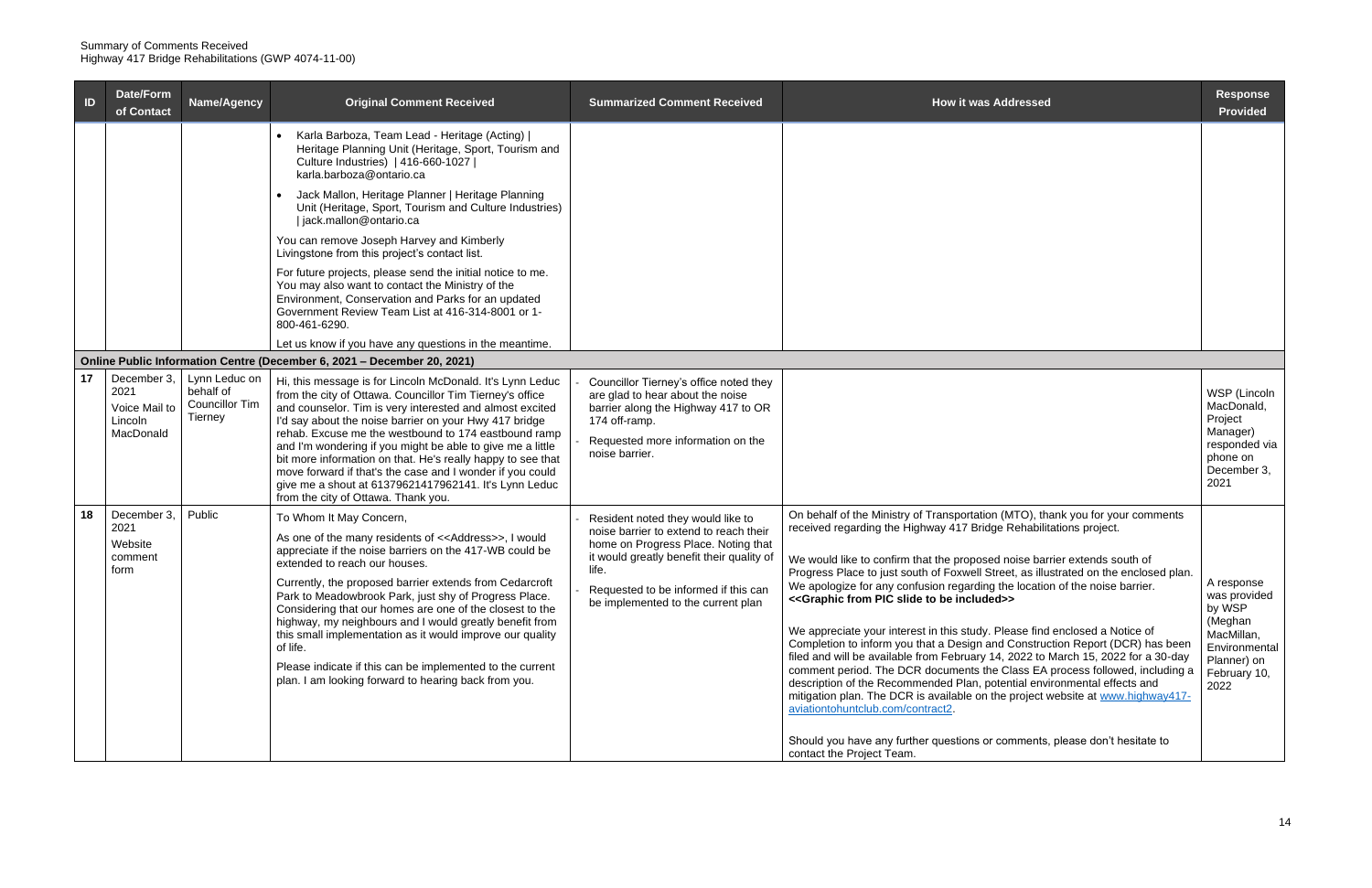| $\overline{D}$ | Date/Form<br>of Contact      | Name/Agency | <b>Original Comment Received</b>                                                                                                                                                                                                                                                                                                                                                                                                                                                                                                                                                                                                                                                                                                                                                                                                                                                                                                                                                                                                                                                                                                                                                                             | <b>Summarized Comment Received</b>                                                                                                                                                        | <b>How it was Addressed</b> | Response<br>Provided     |
|----------------|------------------------------|-------------|--------------------------------------------------------------------------------------------------------------------------------------------------------------------------------------------------------------------------------------------------------------------------------------------------------------------------------------------------------------------------------------------------------------------------------------------------------------------------------------------------------------------------------------------------------------------------------------------------------------------------------------------------------------------------------------------------------------------------------------------------------------------------------------------------------------------------------------------------------------------------------------------------------------------------------------------------------------------------------------------------------------------------------------------------------------------------------------------------------------------------------------------------------------------------------------------------------------|-------------------------------------------------------------------------------------------------------------------------------------------------------------------------------------------|-----------------------------|--------------------------|
| 19             | December 6,<br>2021<br>Email | Videotron   | Here is the location of the Videotron cables as well as the<br>Fibrenoire (black line) cables in the areas of your work.<br>Please contact me if we still need to participate in the<br>future meeting scheduled for these rehabs.<br>We note that it is unlikely that we will have any cables to<br>relocate in the area mentioned. (see network sketch)<br>$\leq$ $\approx$<br>Réfection de ponts d'étagement de l'autoroute 417<br>L'ons cets a rel crite avec Google My Maps, Crite is nous<br>$\circ$<br>La Cité, le<br>VANIER<br>Beacon<br>college d'arts<br>Hill-Cycylle<br>appliques et<br>VANISH SOUTH<br>Ward<br>de technologie<br>网<br>$\Box$<br>圖<br>$\sim$<br>CYRVILLE<br>(136)<br>994<br>Hypersité <sup>12</sup><br>OVERBROOK<br>Ottawa<br>$\overline{\mathcal{M}}$<br>$-96$<br>(412)<br>Pilying Squirrel<br>$-417$<br>$\Box$<br>Trampoline Park Ottawa<br><b>SAIL</b><br>neibens:<br>$\Box$<br>Musée des sciences et de<br>- la technologie du Canada<br>ELMYALE -<br>$\bullet$<br>$km + \Box$<br>THE EASTWAY.<br>BIVERVIEW -<br>: Passage inférieur de l.<br>$\sim$<br><b>RIVER Google My Maps</b><br>-<br>Donate cartographies \$2021 Dolgle Cardiove Catherine 1 km L<br>Recognition clave | Videotron provided sketch of<br>Fibrenoire (black line) cables<br>adjacent to the study area.<br>Noted it is unlikely Videotron cables<br>will need to be relocated within study<br>area. |                             | No response<br>required. |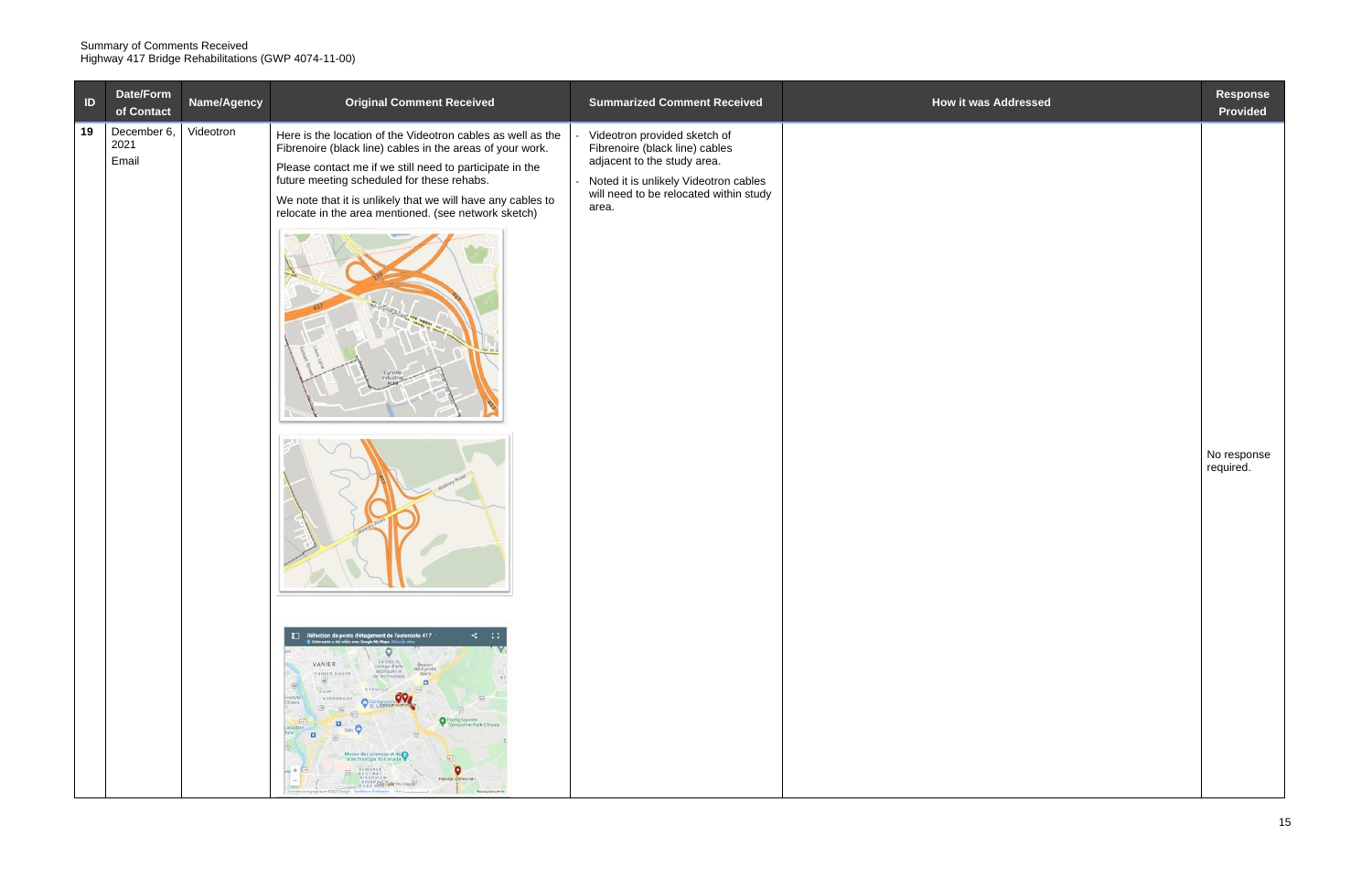| ID | Date/Form<br>of Contact                            | <b>Name/Agency</b> | <b>Original Comment Received</b>                                                                                                                                                                                                                                                                                                                                                                                                                                                                                                                                       | <b>Summarized Comment Received</b>                                                                                                                                                                      | <b>How it was Addressed</b>                                                                                                                                                                                                                                                                                                                                                                                                                                                                                                                                                                                                                                                                                                                                                                                                                                                                                                                                                                                                                                                                                                                                                                                                                                                                                                                                                                                                                                                                                                                                                                                                                                                                                                                                                                                                                                                                                                     | <b>Response</b><br><b>Provided</b>                                                                                    |
|----|----------------------------------------------------|--------------------|------------------------------------------------------------------------------------------------------------------------------------------------------------------------------------------------------------------------------------------------------------------------------------------------------------------------------------------------------------------------------------------------------------------------------------------------------------------------------------------------------------------------------------------------------------------------|---------------------------------------------------------------------------------------------------------------------------------------------------------------------------------------------------------|---------------------------------------------------------------------------------------------------------------------------------------------------------------------------------------------------------------------------------------------------------------------------------------------------------------------------------------------------------------------------------------------------------------------------------------------------------------------------------------------------------------------------------------------------------------------------------------------------------------------------------------------------------------------------------------------------------------------------------------------------------------------------------------------------------------------------------------------------------------------------------------------------------------------------------------------------------------------------------------------------------------------------------------------------------------------------------------------------------------------------------------------------------------------------------------------------------------------------------------------------------------------------------------------------------------------------------------------------------------------------------------------------------------------------------------------------------------------------------------------------------------------------------------------------------------------------------------------------------------------------------------------------------------------------------------------------------------------------------------------------------------------------------------------------------------------------------------------------------------------------------------------------------------------------------|-----------------------------------------------------------------------------------------------------------------------|
|    |                                                    |                    |                                                                                                                                                                                                                                                                                                                                                                                                                                                                                                                                                                        |                                                                                                                                                                                                         |                                                                                                                                                                                                                                                                                                                                                                                                                                                                                                                                                                                                                                                                                                                                                                                                                                                                                                                                                                                                                                                                                                                                                                                                                                                                                                                                                                                                                                                                                                                                                                                                                                                                                                                                                                                                                                                                                                                                 |                                                                                                                       |
| 20 | December 8,<br>2021<br>Website<br>comment<br>form  | City of Ottawa     | Is the design of the Walkley Underpass include provision<br>for active transportation for both pedestrians and cyclists<br>and if so, what will the proposed cross section look like?                                                                                                                                                                                                                                                                                                                                                                                  | Inquired if the design of the Walkley<br>Road Underpass includes provisions<br>for active transportation for<br>pedestrians and cyclists.<br>Inquired what the proposed cross<br>section will look like | On behalf of the Ministry of Transportation (MTO), thank you for your comments<br>received regarding the provision for active transportation facilities on the Walkley<br>Road Underpass as part of the Highway 417 Bridge Rehabilitations project.<br>The rehabilitation of the Walkley Road Underpass includes the reinstatement of<br>the existing 1.5 m sidewalks located on both sides of the bridge; however,<br>extensions of the sidewalks to connect with City of Ottawa infrastructure is<br>outside of the scope of the project.<br>The feasibility of implementing cyclist infrastructure was assessed as part of the<br>study. The existing Walkley Road bridge cannot be widened as part of the<br>rehabilitation works as it is a post-tensioned voided slab deck. Therefore, to<br>accommodate cycling infrastructure, we reviewed the feasibility of permanently<br>removing the existing raised median. Our assessment determined that removing<br>the median would not provide sufficient space to accommodate an appropriate<br>cycling facility based on current traffic volumes and speeds on Walkley Road. As<br>such, the rehabilitation of the Walkley Road Underpass will not be able to<br>accommodate cycling infrastructure along the bridge.<br>We appreciate your interest in this study. Please find enclosed a Notice of<br>Completion to inform you that a Design and Construction Report (DCR) has been<br>filed and will be available from February 14, 2022 to March 15, 2022 for a 30-day<br>comment period. The DCR documents the Class EA process followed, including a<br>description of the Recommended Plan, potential environmental effects and<br>mitigation plan. The DCR is available on the project website at www.highway417-<br>aviationtohuntclub.com/contract2.<br>Should you have any further questions or comments, please don't hesitate to<br>contact the Project Team. | A response<br>was provided<br>by WSP<br>(Meghan<br>MacMillan,<br>Environmental<br>Planner) on<br>February 10,<br>2022 |
| 21 | December<br>10, 2021<br>Website<br>comment<br>form | Public             | Would love some way to block the sound of the 417 and<br>174 highways in the Ottawa neighborhood of Pineview!<br>Some day the sound is incredibly loud! Thank you!!                                                                                                                                                                                                                                                                                                                                                                                                    | Indicated would appreciate ways to<br>block sound from Highway 417 and<br>OR 174 in the Pineview<br>neighborhood                                                                                        | н.                                                                                                                                                                                                                                                                                                                                                                                                                                                                                                                                                                                                                                                                                                                                                                                                                                                                                                                                                                                                                                                                                                                                                                                                                                                                                                                                                                                                                                                                                                                                                                                                                                                                                                                                                                                                                                                                                                                              | No response<br>required (as<br>indicated in<br>comment<br>form)                                                       |
| 22 | December<br>11, 2021<br>Website<br>comment<br>form | Public             | I walk to work (down Ogilvie to Montreal Road and then<br>to Polytek) or should I say skate, slide and fall. No sand<br>sprinkled on the sidewalks last week (salt is<br>environmentally unfriendly). Last week was horrible and<br>for a 72 year old senior citizen I am disappointed. Today,<br>11 Dec we have freezing rain. Working every Sunday to<br>Wednesday I wonder how my outdoor journey will<br>proceed tomorrow when I head out.<br>In addition, last year just after the sidewalks on Ogilvie<br>(near Dunham) are plowed by city crews along comes the | Noted that sidewalks between Ogilvie<br>to Montreal Road are poorly cleared<br>of snow and debris and are slippery.                                                                                     | On behalf of the Ministry of Transportation (MTO), thank you for your comments<br>received regarding the Highway 417 Bridge Rehabilitations project.<br>We appreciate your comments regarding sidewalk clearing on Ogilvie Road and<br>Montreal Road; however, these areas are not within the study area for the<br>Highway 417 Bridge Rehabilitation projects. Please reach out to the City of<br>Ottawa to express your comments regarding snow clearing operations on City<br>streets.<br>Please find enclosed a Notice of Completion to inform you that a Design and<br>Construction Report (DCR) has been filed and will be available from February 14,<br>2022 to March 15, 2022 for a 30-day comment period. The DCR documents the                                                                                                                                                                                                                                                                                                                                                                                                                                                                                                                                                                                                                                                                                                                                                                                                                                                                                                                                                                                                                                                                                                                                                                                       | A response<br>was provided<br>by WSP<br>(Meghan<br>MacMillan,<br>Environmental<br>Planner) on<br>February 10,<br>2022 |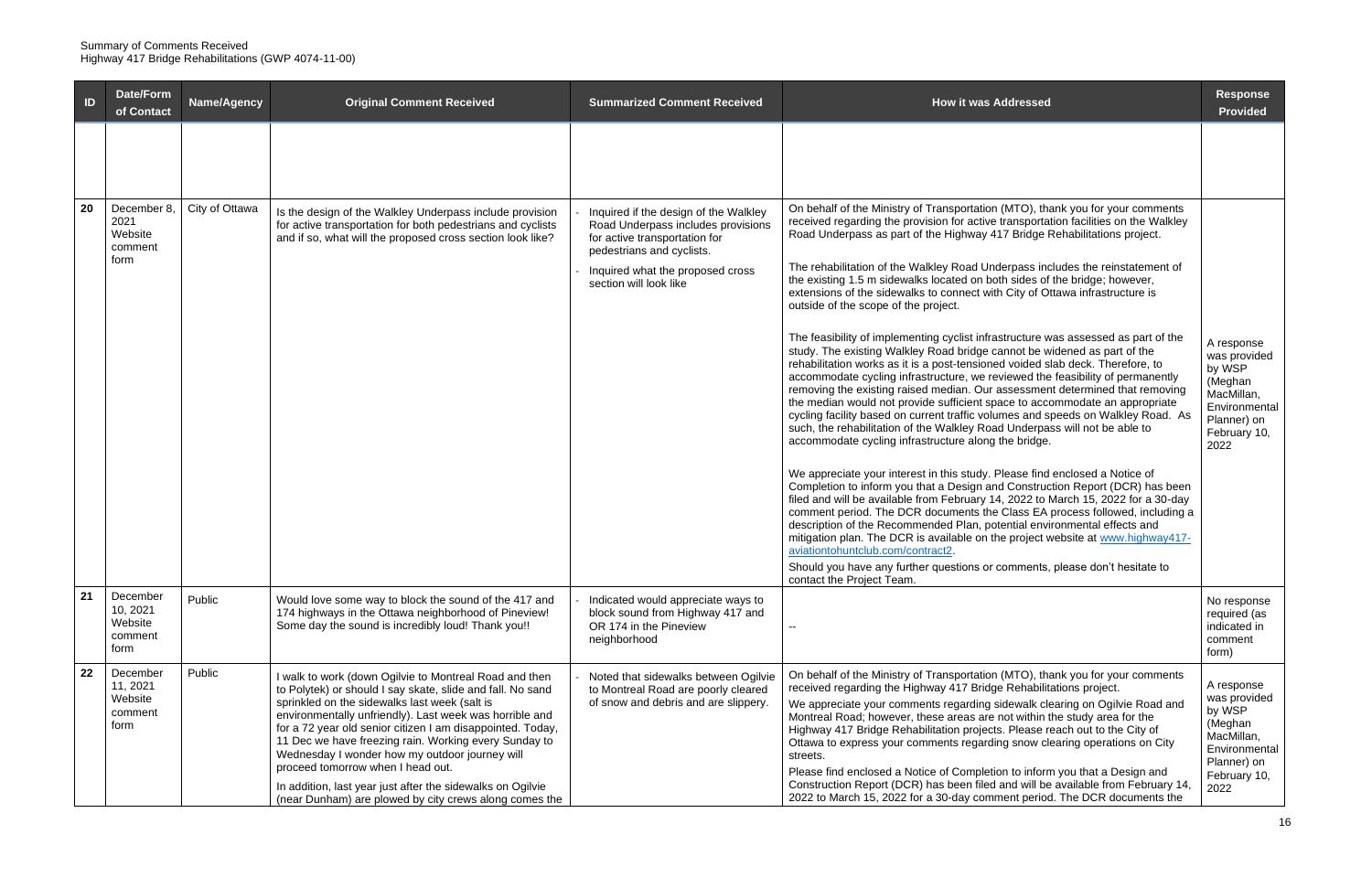| ID | <b>Date/Form</b><br>of Contact                     | <b>Name/Agency</b>                | <b>Original Comment Received</b>                                                                                                                                                                                                                                                                                                                                                                                                                                                                                                                                                                                                                                                                                                                                                  | <b>Summarized Comment Received</b>                                                                                                                                                                                                                                                                                                                                                                                        | <b>How it was Addressed</b>                                                                                                                                                                                                                                                                                                                                                                                                                                                                                                                                                                                                                                                                                                                                                                                                                                                                                                                                                                                                                                   | <b>Response</b><br><b>Provided</b>                                                                                    |
|----|----------------------------------------------------|-----------------------------------|-----------------------------------------------------------------------------------------------------------------------------------------------------------------------------------------------------------------------------------------------------------------------------------------------------------------------------------------------------------------------------------------------------------------------------------------------------------------------------------------------------------------------------------------------------------------------------------------------------------------------------------------------------------------------------------------------------------------------------------------------------------------------------------|---------------------------------------------------------------------------------------------------------------------------------------------------------------------------------------------------------------------------------------------------------------------------------------------------------------------------------------------------------------------------------------------------------------------------|---------------------------------------------------------------------------------------------------------------------------------------------------------------------------------------------------------------------------------------------------------------------------------------------------------------------------------------------------------------------------------------------------------------------------------------------------------------------------------------------------------------------------------------------------------------------------------------------------------------------------------------------------------------------------------------------------------------------------------------------------------------------------------------------------------------------------------------------------------------------------------------------------------------------------------------------------------------------------------------------------------------------------------------------------------------|-----------------------------------------------------------------------------------------------------------------------|
|    |                                                    |                                   | contractor "Worry Free" who never fails to dump their<br>work on the sidewalk in great heaps. Mountain climbing is<br>not my sport.<br>Los of challenges I know but please help us walkers.                                                                                                                                                                                                                                                                                                                                                                                                                                                                                                                                                                                       |                                                                                                                                                                                                                                                                                                                                                                                                                           | Class EA process followed, including a description of the Recommended Plan,<br>potential environmental effects and mitigation plan. The DCR is available on the<br>project website at www.highway417-aviationtohuntclub.com/contract2.<br>Should you have any further questions or comments, please don't hesitate to<br>contact the Project Team.                                                                                                                                                                                                                                                                                                                                                                                                                                                                                                                                                                                                                                                                                                            |                                                                                                                       |
| 23 | December<br>12, 2021<br>Website<br>comment<br>form | Public                            | I am so pleased to finally see a noise barrier being<br>erected. The location of it is perfect. I live on<br><< Address>> and finally, like my neighbours, I will be<br>able to sit outside in the summer and not have to shout to<br>be heard above the traffic. Thank you for doing this.                                                                                                                                                                                                                                                                                                                                                                                                                                                                                       | Noted they are happy to see the<br>noise barrier is being implemented by<br>their home.                                                                                                                                                                                                                                                                                                                                   |                                                                                                                                                                                                                                                                                                                                                                                                                                                                                                                                                                                                                                                                                                                                                                                                                                                                                                                                                                                                                                                               | No response<br>required (as<br>indicated in<br>comment<br>form)                                                       |
| 24 | December<br>13, 2021<br>Website<br>comment<br>form | Public                            | I live at << Address>> which backs on to the highway. I<br>feel that if a noise barrier is being installed it should<br>continue all the way to include our neighborhood yards as<br>it is really loud especially for us as we have young<br>children and their rooms face the yard and noise is an<br>issue.<br>Also very hard to even have a convo outside with all the<br>road noise from the highway.<br>Hopefully this finds the right person to get it approved for<br>us it would be greatly appreciated.                                                                                                                                                                                                                                                                  | Noted they live near the noise barrier<br>location and would appreciate the<br>barrier be extended past their home.                                                                                                                                                                                                                                                                                                       | On behalf of the Ministry of Transportation (MTO), thank you for your comments<br>received regarding the Highway 417 Bridge Rehabilitations project.<br>We would like to confirm that the proposed noise barrier extends south of<br>Progress Place to just south of Foxwell Street, as illustrated on the enclosed plan.<br>We apologize for any confusion regarding the location of the noise barrier.<br>We appreciate your interest in this study. Please find enclosed a Notice of<br>Completion to inform you that a Design and Construction Report (DCR) has been<br>filed and will be available from February 14, 2022 to March 15, 2022 for a 30-day<br>comment period. The DCR documents the Class EA process followed, including a<br>description of the Recommended Plan, potential environmental effects and<br>mitigation plan. The DCR is available on the project website at www.highway417-<br>aviationtohuntclub.com/contract2.<br>Should you have any further questions or comments, please don't hesitate to<br>contact the Project Team. | A response<br>was provided<br>by WSP<br>(Meghan<br>MacMillan,<br>Environmental<br>Planner) on<br>February 10,<br>2022 |
| 25 | January 20,<br>2022<br>Website<br>comment<br>torm  | City of Ottawa                    | Please add me to the mailing list. Thank you.                                                                                                                                                                                                                                                                                                                                                                                                                                                                                                                                                                                                                                                                                                                                     | Requested to be added to the mailing<br>list.                                                                                                                                                                                                                                                                                                                                                                             | Contact added to mailing list.                                                                                                                                                                                                                                                                                                                                                                                                                                                                                                                                                                                                                                                                                                                                                                                                                                                                                                                                                                                                                                | No response<br>required (as<br>indicated in<br>comment<br>form)                                                       |
| 26 | February 2,<br>2022<br>Email                       | National<br>Capital<br>Commission | just wanted to remind you (and please forward to MTO)<br>that all work proposed on federal lands (including NCC<br>lands) are subject to a Federal Approval, issued by the<br>NCC. The process is outlined here: FLUDTA: NCC<br>approval for projects in the Capital. The is a user's guide<br>at the bottom of the page. As part of this Federal<br>Approval process, there is a requirement to review the<br>project under the Impact Assessment Act. Consult<br>Projects on federal lands and outside Canada<br>Guidance document on Sections 81 to 91 of the Impact<br>Assessment Act for more information on how Federal<br>Authorities evaluate projects.<br>As I was reviewing the project package on the project<br>website, I noticed that the Walkley Road Underpass is | NCC noted that all work proposed on<br>federal lands (including NCC lands)<br>are subject to a Federal Approval,<br>issued by the NCC.<br>NCC noted that the Walkley Road<br>Underpass is located within the<br>Greenbelt.<br>NCC noted that there is no reference<br>to a federal EA process being<br>followed for the project.<br>NCC requested confirmed if any<br>federal lands are being impacted by<br>the project. | On behalf of the Ministry of Transportation (MTO), thank you for your comments<br>received regarding the potential impacts to federal lands required as part of the<br>Highway 417 Bridge Rehabilitations project.<br>MTO and WSP met with NCC staff on November 4, 2021 to discuss potential<br>temporary impacts to federal land along the Aviation Parkway as a result of this<br>project. A temporarily widened shoulder was proposed, in order to accommodate<br>truck deceleration and access to the construction work zone. Through further<br>discussion with the NCC and refinements to the design of the work zone access,<br>it was determined that this temporary shoulder widening is not required at that<br>vehicle access can be accommodated through temporary lane closures. Marion<br>Gale, NCC Senior Land Use Planner, confirmed by email on November 16, 2021<br>that no federal approval will be required.                                                                                                                             | A response<br>was provided<br>by WSP<br>(Meghan<br>MacMillan,<br>Environmental<br>Planner) on<br>February 10,<br>2022 |